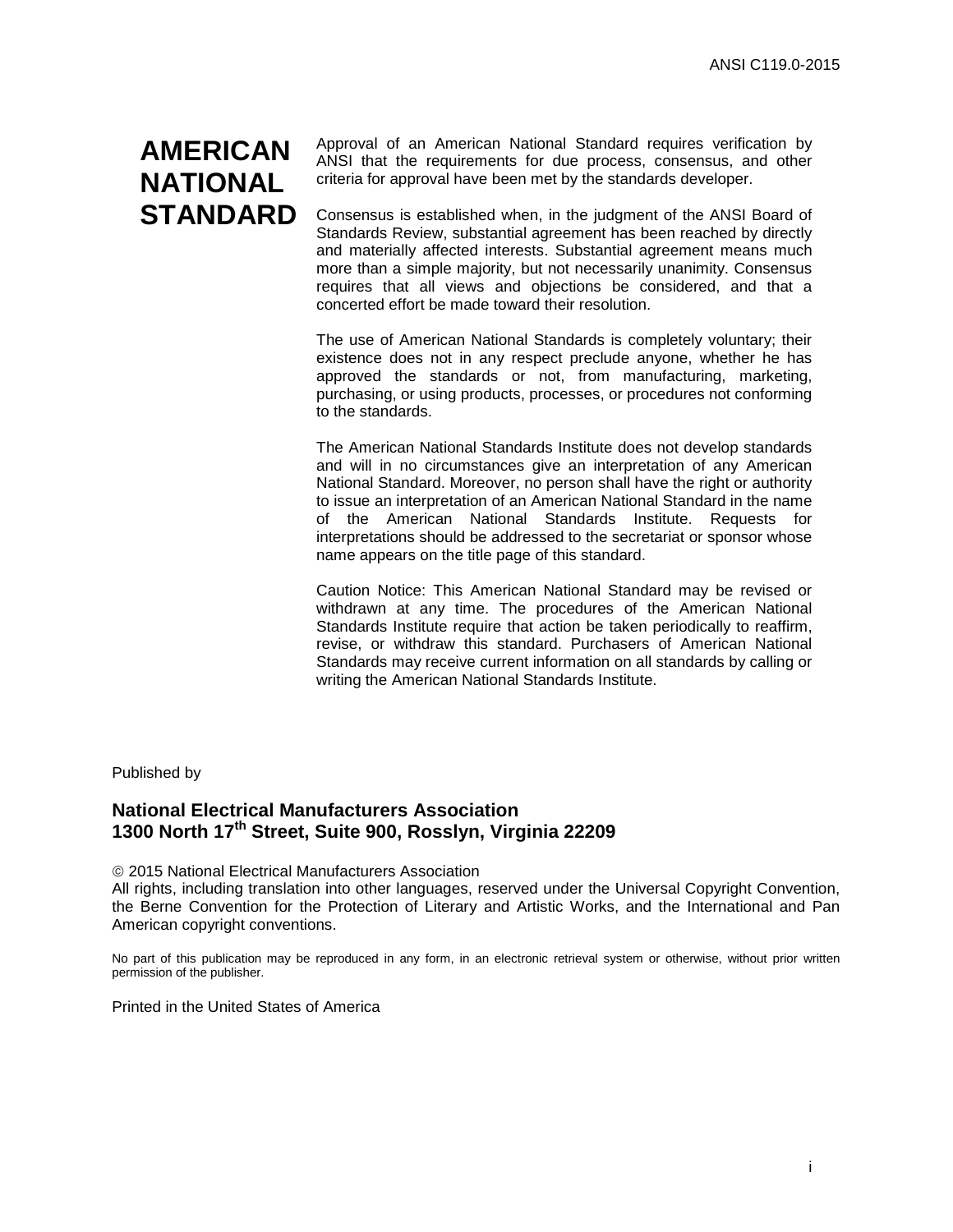<span id="page-3-1"></span>**Foreword** (Neither this foreword nor any of the informative annexes is a part of American National Standard C119.0-2015.)

This standard describes electrical and mechanical tests that are common to the ANSI C119 family of standards, which are used to establish performance characteristics of connectors used to join aluminumto-aluminum, aluminum-to-copper, or copper-to-copper bare and insulated conductors.

This document is the first publication of the ANSI C119.0 standard. It is not intended to be used in isolation from the other publications in the ANSI C119 family of product standards. It is intended that other ANSI C119 standards will make reference to C119.0 where a standardized test technique or procedure is required<sup>[1](#page-3-0)</sup>. Consequently, there might be parts of ANSI C119.0 that do not fit coherently with the rest of the sections in the C119.0 document but are pertinent to the requirements of the other standards in the ANSI C119 family.

Included within the ANSI C119.0 standard:

- a) Recommendations and requirements for instrumentation and equipment used for performing tests common to the ANSI C119 family of standards.
- b) Two optional tests that were previously part of ANSI C119.4-2011: Optional Fault Current Test (Annex B) and Optional Corrosion Test (Annex C). The subcommittee has provided these optional performance tests as references in response to users who have requested guidance for these types of additional performance tests.
- c) An alternate, accelerated current cycle test method, henceforth referred to as the current cycle submersion test (CCST). The CCST method differs from the traditional current cycle test (CCT) in that test conductors are rapidly cooled by immersion in chilled water at the beginning of the "current-OFF" cycle, and the test requires fewer total current-ON and current-OFF cycles. Comparative testing has demonstrated that the CCST method will provide essentially the same performance test results as the traditional CCT in fewer test cycles.

The techniques and methods presented in this standard were initially developed under the direction of the Transmission and Distribution Committee of the Edison Electric Institute (EEI). Tentative performancetype specifications for electrical characteristics were issued in joint report form in 1958 by a steering committee of EEI and an advisory committee of manufacturers on the aluminum conductor research project (EEI Pub. No. 59-70, *Tentative Specifications for Connectors for Aluminum Conductors*).

Experience gained from extensive trial use further confirmed the performance criteria and test conditions of the tentative specifications and led to the development of Standard TDJ 162 in October 1962 by a joint committee of EEI and the National Electrical Manufacturers Association (NEMA). TDJ 162 was subsequently superseded by ANSI C119.4.

The ANSI C119.0 Subcommittee of the Accredited Standards Committee on Connectors for Electric Utility applications, C119, in its continuing review of the publication, seeks out the views of responsible users that will contribute to the development of better standards. Suggestions for improvement of this standard are welcome. They should be sent to:

National Electrical Manufacturers Association 1300 North  $17<sup>th</sup>$  Street, Suite 900 Rosslyn, Virginia 22209

<span id="page-3-0"></span> $1$  A copy of ANSI C119.0 will be provided, at no additional charge, with the purchase of any of the ANSI C119 product standards.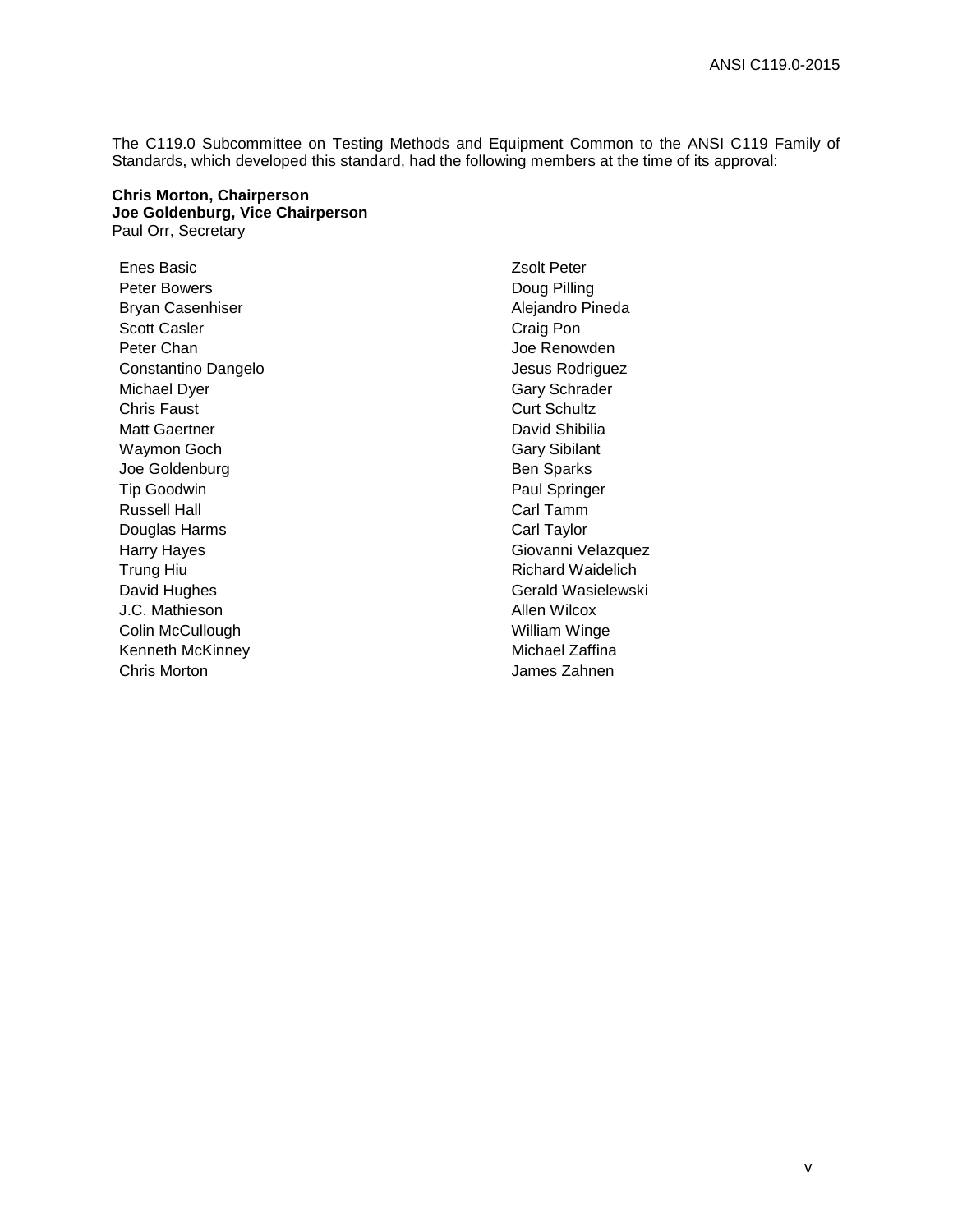# **Contents**

| 1                       |                   |  |
|-------------------------|-------------------|--|
|                         | 1.1<br>1.2<br>1.3 |  |
| $\mathbf{2}$            |                   |  |
| 3                       |                   |  |
|                         | 3.1               |  |
|                         | 3.2               |  |
| $\overline{\mathbf{4}}$ |                   |  |
|                         | 4.1               |  |
|                         | 4.1.1             |  |
|                         | 4.1.2             |  |
|                         | 4.2               |  |
|                         | 4.3               |  |
|                         | 4.3.1             |  |
|                         | 4.3.2             |  |
|                         | 4.3.3<br>4.4      |  |
|                         | 4.4.1             |  |
|                         | 4.4.2             |  |
|                         | 4.4.3             |  |
|                         | 4.5               |  |
|                         | 4.5.1             |  |
|                         | 4.5.2             |  |
|                         | 4.6               |  |
| 5                       |                   |  |
|                         | 5.1               |  |
|                         | 5.1.1             |  |
|                         | 5.1.2             |  |
|                         | 5.1.3             |  |
|                         | 5.1.4             |  |
|                         | 5.1.5             |  |
|                         | 5.1.6             |  |
|                         | 5.1.7             |  |
|                         | 5.1.8             |  |
|                         | 5.1.9             |  |
|                         | 5.2               |  |
|                         | 5.2.1             |  |
|                         | 5.2.2             |  |
|                         | 5.3<br>5.3.1      |  |
|                         | 5.3.2             |  |
|                         | 5.3.3             |  |
|                         | 5.3.4             |  |
|                         | 5.3.5             |  |
|                         | 5.3.6             |  |
|                         | 5.3.7             |  |
|                         | 5.4               |  |
| 6                       |                   |  |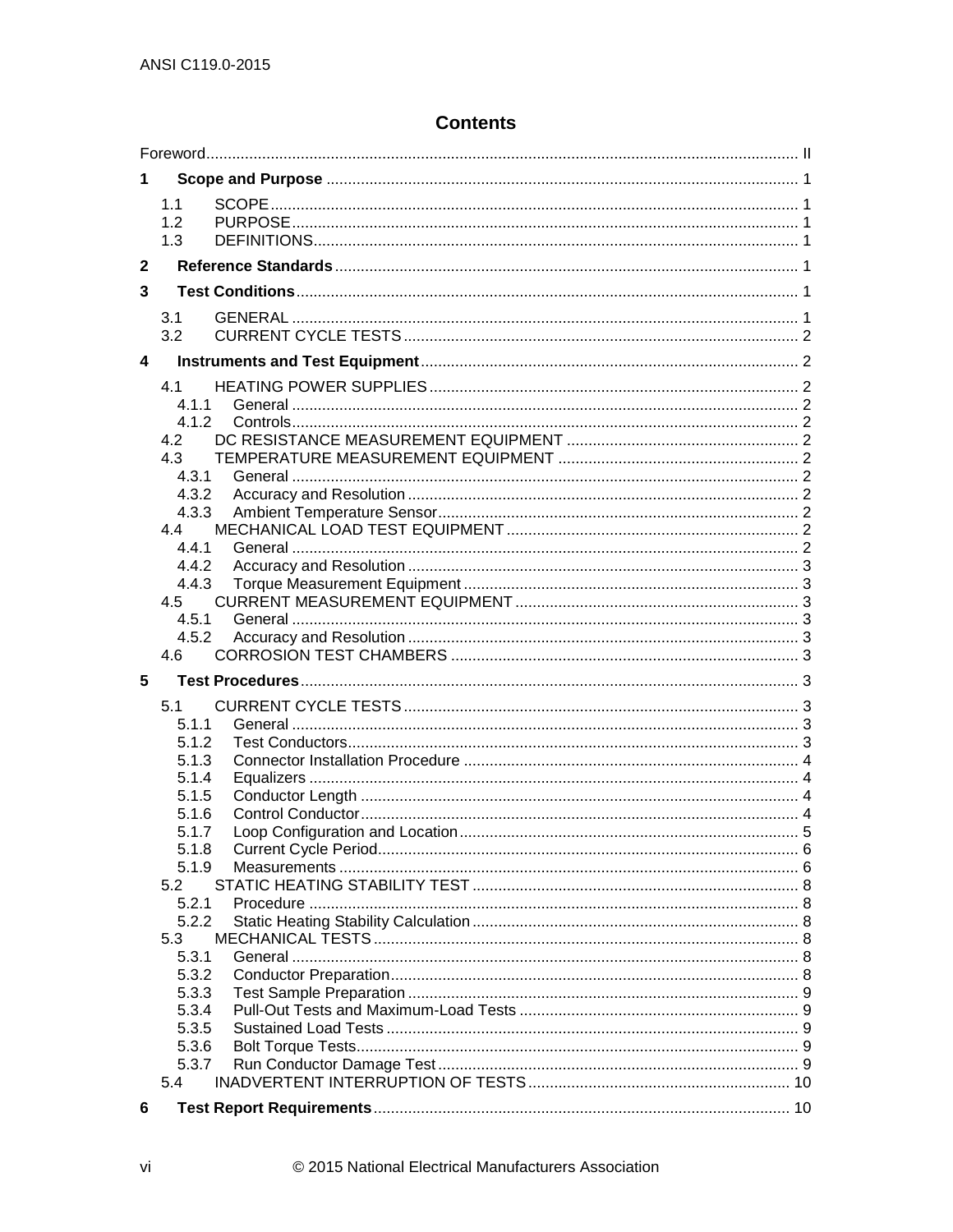| Annex A<br>Annex B<br>Annex C | Optional Fault Current Test Class "F" Connectors (Normative) 26<br>Optional Corrosion Test Addition to Current Cycle Test (CCT) |  |
|-------------------------------|---------------------------------------------------------------------------------------------------------------------------------|--|
| Annex D                       |                                                                                                                                 |  |
| <b>Figures</b>                |                                                                                                                                 |  |
| Figure 1                      |                                                                                                                                 |  |
| Figure 2                      |                                                                                                                                 |  |
| Figure 3                      |                                                                                                                                 |  |
| Figure 4                      |                                                                                                                                 |  |
| Figure 5                      |                                                                                                                                 |  |
| Figure 6                      |                                                                                                                                 |  |
| Figure 7                      |                                                                                                                                 |  |
| <b>Tables</b>                 |                                                                                                                                 |  |
| Table 1                       |                                                                                                                                 |  |
| Table 2                       |                                                                                                                                 |  |
| Table 3                       |                                                                                                                                 |  |
| Table 4                       |                                                                                                                                 |  |
| Table 5                       | Conductor Lengths for Current Cycle Tests, AWG/kcmil Sizes 12                                                                   |  |
| Table 6                       |                                                                                                                                 |  |
| Table 7                       | Suggested Initial Test Current to Raise AWG/kcmil Control Conductor                                                             |  |
| Table 8                       | Suggested Initial Test Current to Raise mm <sup>2</sup> Control Conductor Temperature                                           |  |
| Table 9                       |                                                                                                                                 |  |
| Table 10                      |                                                                                                                                 |  |
| Table 11                      |                                                                                                                                 |  |
| Table 12                      |                                                                                                                                 |  |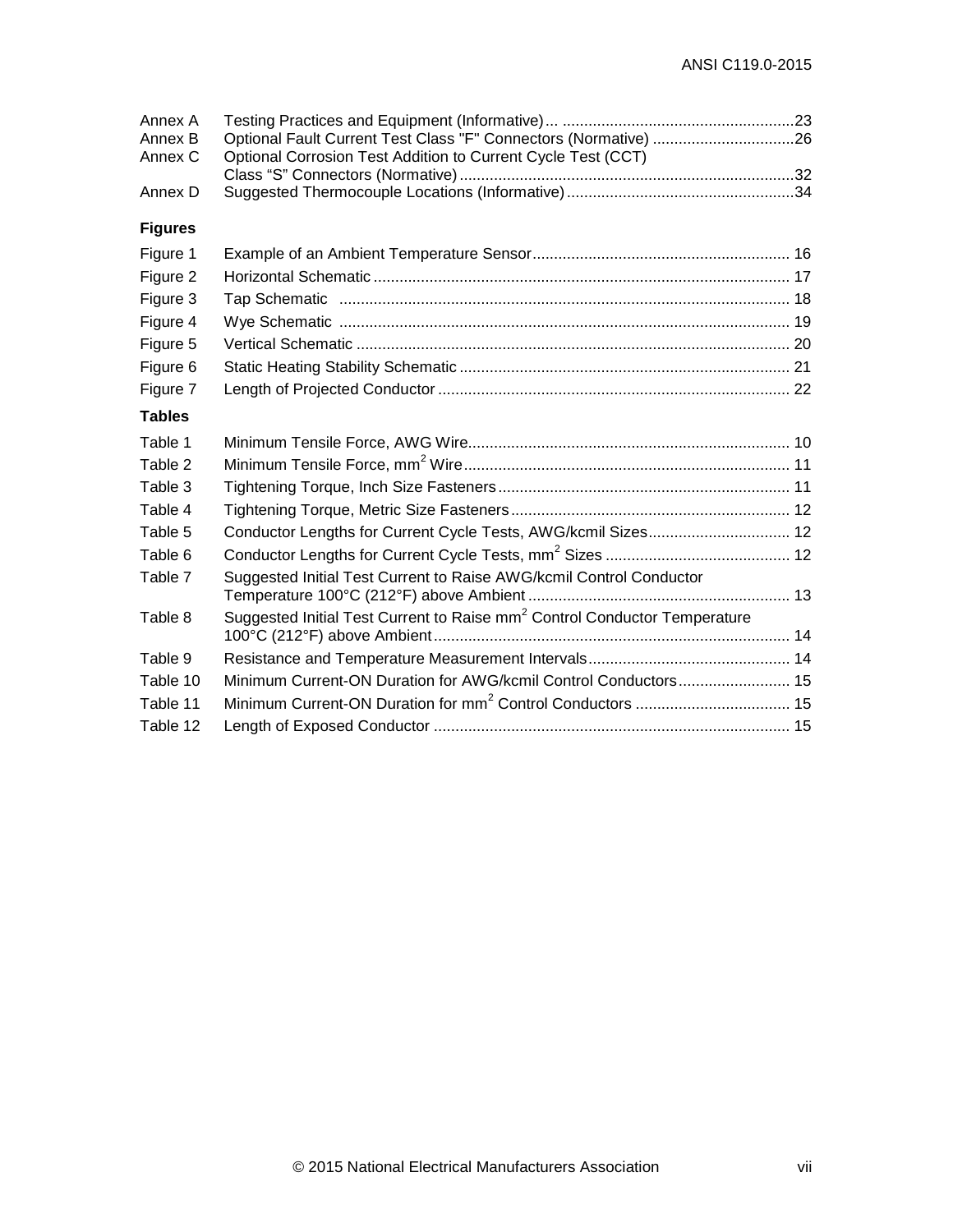**< This page intentionally left blank. >** 

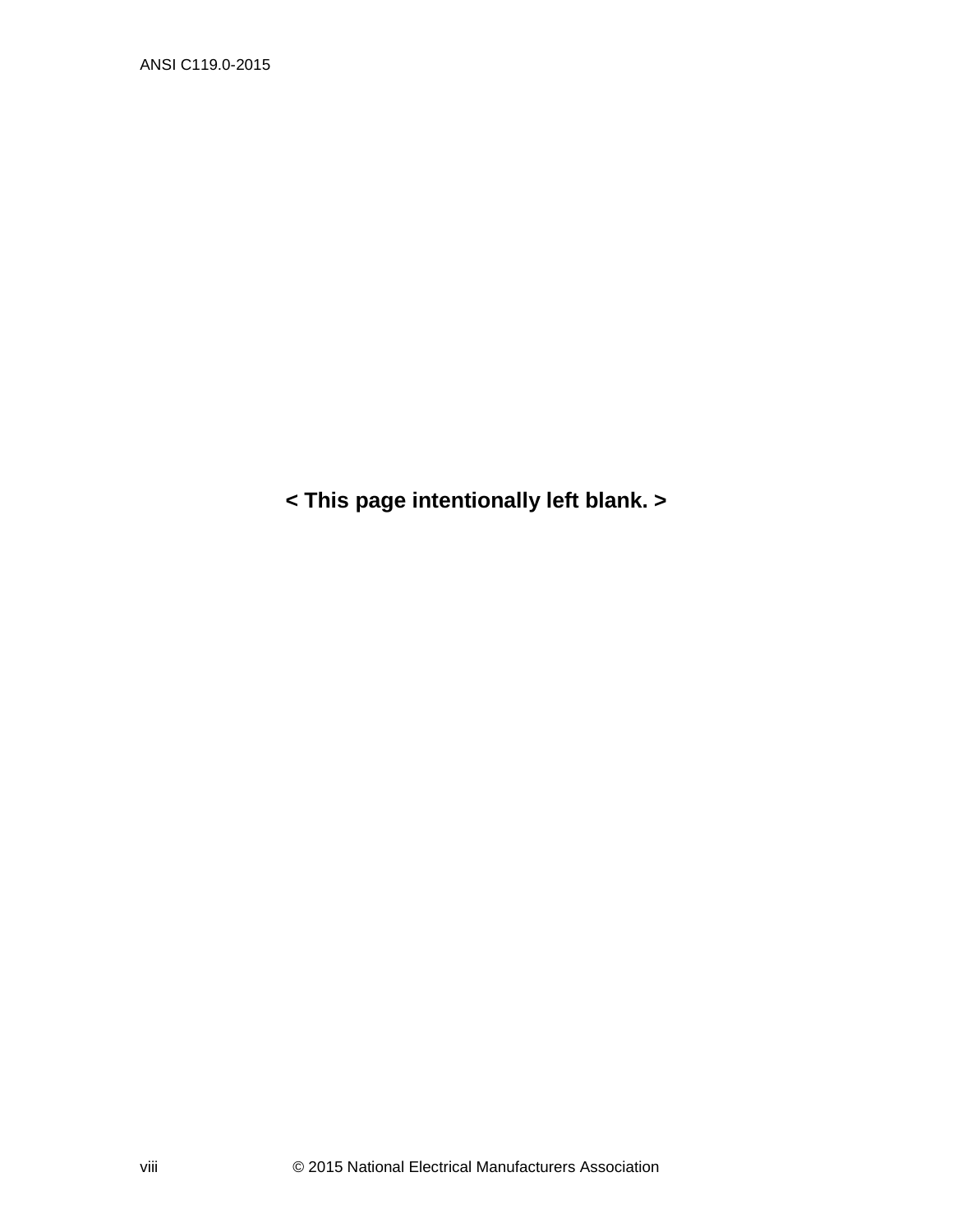## <span id="page-10-0"></span>**1 Scope and Purpose**

#### <span id="page-10-1"></span>**1.1 SCOPE**

This standard covers methods and equipment for performing the connector qualification tests common to the ANSI C119 family of standards. Tests that are unique to only one ANSI C119 product standard are not covered in this document and are described in the applicable product standard.

#### <span id="page-10-2"></span>**1.2 PURPOSE**

This standard provides guidance to organizations to perform tests required by the ANSI C119 standards and seeks to improve the inter-laboratory repeatability of the qualification of electrical connectors. Deviation from these guidelines shall be agreed upon between the purchaser and seller and documented in the test report.

#### <span id="page-10-3"></span>**1.3 DEFINITIONS**

**ambient temperature:** Temperature in the test laboratory as measured by the temperature sensor specified in this document.

**conductor:** Conducting material used as a carrier of electric current.

**connector:** A device joining two or more conductors to provide a continuous electrical path.

**control conductor:** A conductor in the current cycle loop that serves as a reference for setting test current and monitoring temperature.

**equalizer:** A device installed in the test loop to ensure a point of equipotential in a stranded conductor.

**input conductor:** Conductor on the supply side of the connector.

**output conductor:** Conductor on the load side of the connector.

**rated conductor strength:** The tensile strength of a conductor determined in accordance with an applicable ASTM standard or as furnished by the conductor manufacturer for non-standard conductors.

**thermal stability:** A variation of not more than 2°C (3.6°F) between any two of three temperature readings taken at intervals not less than 10 minutes apart.

## <span id="page-10-4"></span>**2 Reference Standards**

This standard is used in conjunction with, but not limited to, the following standards in their latest edition:

| ASTM B <sub>117</sub> | <b>Standard Practice for Operating Salt Spray (Fog) Apparatus</b> |  |  |
|-----------------------|-------------------------------------------------------------------|--|--|
|-----------------------|-------------------------------------------------------------------|--|--|

ASTM E4-01 *Practices for Force Verification of Testing Machines*

IEEE 738 *Method for Determining the Temperature of Bare Overhead Conductor*

IEEE 837 *Standard for Qualifying Permanent Connections used in Substation Grounding*

## <span id="page-10-5"></span>**3 Test Conditions**

### <span id="page-10-6"></span>**3.1 GENERAL**

Connectors shall be installed and tested for mechanical performance in conditions meeting the following requirements: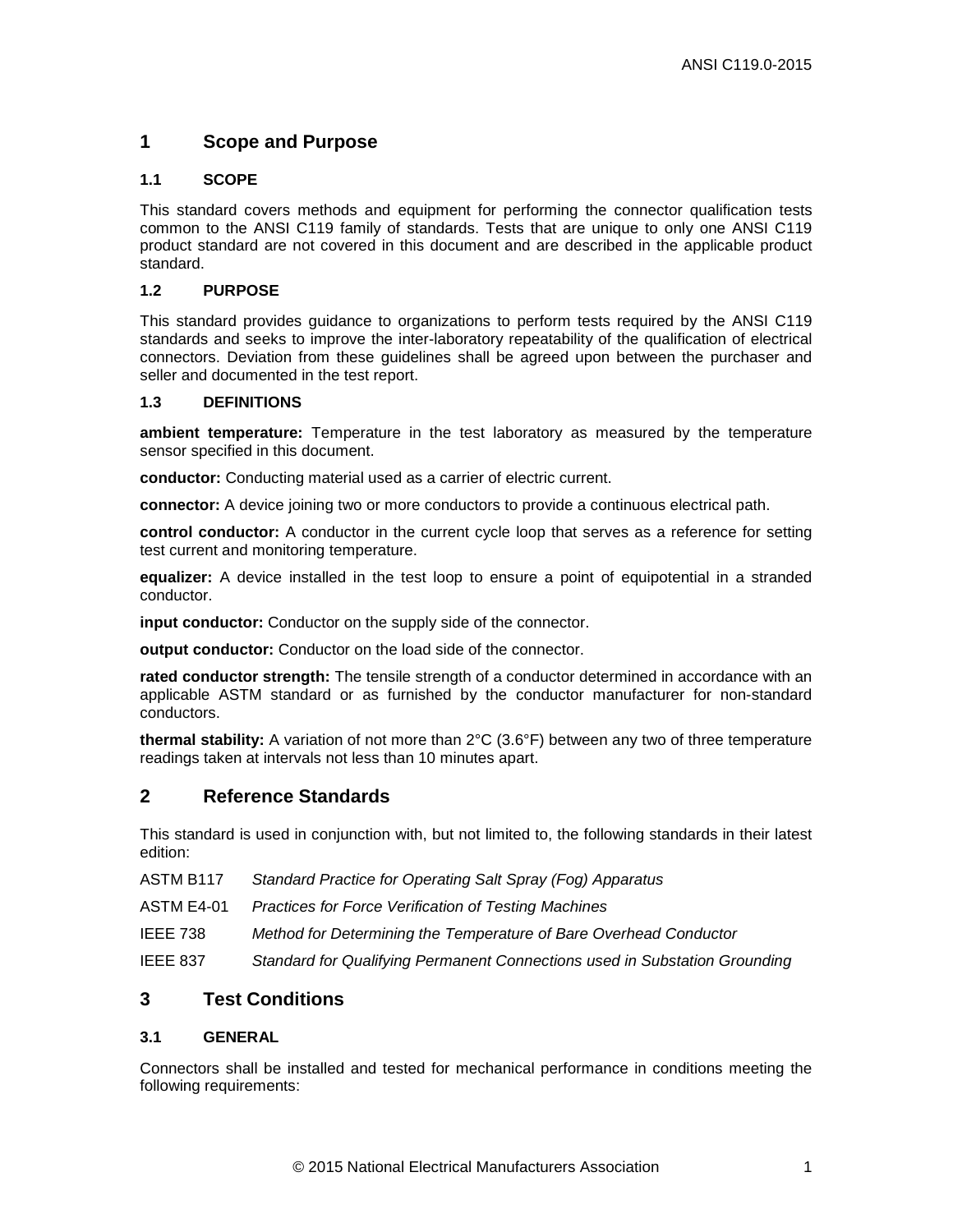- a) Ambient temperature between 15°C (59°F) and 35°C (95°F) inclusive.
- b) Humidity: non-condensing (cold metal brought into a warm lab should be allowed to stabilize before testing).

### <span id="page-11-0"></span>**3.2 CURRENT CYCLE TESTS**

Current cycle tests shall be run in enclosed spaces that are free from forced-air currents or radiated heat striking (directly or indirectly) any portion of the test loop during the current-ON period.

## <span id="page-11-1"></span>**4 Instruments and Test Equipment**

## <span id="page-11-2"></span>**4.1 HEATING POWER SUPPLIES**

#### <span id="page-11-3"></span>**4.1.1 General**

A power-frequency (50 or 60 Hz) AC current supply capable of heating the control conductor to the target test temperature is required. DC power supplies and alternate-waveform power supplies are acceptable with customer acceptance. See Annex A for discussion of current power supplies.

## <span id="page-11-4"></span>**4.1.2 Controls**

Control of current within  $\pm$  3% of target current shall be provided. A manual variable autotransformer for current setting is not allowed, because there is no compensation for changes in loop impedance or variation in the voltage of the utility supply.

## <span id="page-11-5"></span>**4.2 DC RESISTANCE MEASUREMENT EQUIPMENT**

Resistance values shall be accurate to  $\pm$  1% with a resolution of 0.1 micro-Ohms. The test lab shall state the accuracy and resolution of the resistance measurement system in the test report. See Section 5.1.9.3 for specific guidance on making this measurement in a consistent manner.

## <span id="page-11-6"></span>**4.3 TEMPERATURE MEASUREMENT EQUIPMENT**

## <span id="page-11-7"></span>**4.3.1 General**

Guidelines to ensure consistent temperature measurement are provided in Section 5.1.9.1.

#### <span id="page-11-8"></span>**4.3.2 Accuracy and Resolution**

Any system with certified accuracy of  $\pm$  2.2°C is acceptable. Systems with certified accuracy of  $\pm$ 1°C are recommended. Temperature resolution of 0.1°C is required. The test lab shall state the accuracy and resolution of the temperature measurement system in the test report.

#### <span id="page-11-9"></span>**4.3.3 Ambient Temperature Sensor**

Ambient temperature shall be measured using a thermocouple attached to a copper block approximately 50.8 mm x 50.8 mm x 6.4 mm (2 in. x 2 in. x  $\frac{1}{4}$  in.). Reasonable care shall be exercised to assure the ambient temperature sensor is shielded from drafts or extraneous radiant influence. See [Figure 1](#page-25-0) for an example.

## <span id="page-11-10"></span>**4.4 MECHANICAL LOAD TEST EQUIPMENT**

#### <span id="page-11-11"></span>**4.4.1 General**

Load test equipment shall provide smooth application of loads at the rates specified for the product under test. Testing machines with automatic controls and automatic data logging are preferred. Peak load capture is required for all ultimate strength tests, where the maximum load is needed to determine if the test result is acceptable.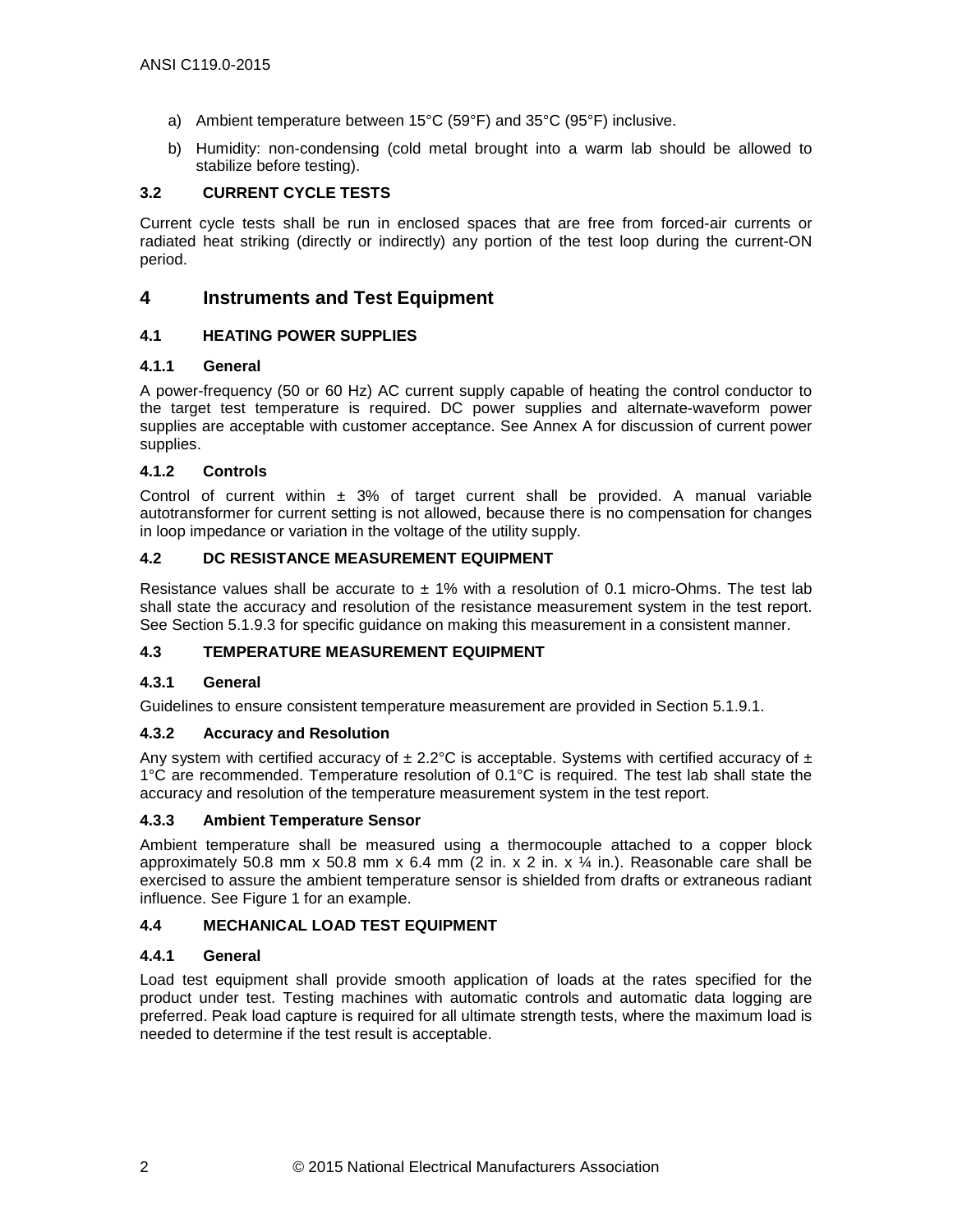## <span id="page-12-0"></span>**4.4.2 Accuracy and Resolution**

The measurement shall be accurate to  $\pm 2\%$ . Test load resolution of 4.45 N (1.0 lb) is required. The test lab shall state the accuracy and resolution of the force measurement system in the test report.

### <span id="page-12-1"></span>**4.4.3 Torque Measurement Equipment**

#### **General**

A mechanical peak-hold pointer or electronic peak capture is required for residual torque tests. Click-type wrenches are acceptable for installation of bolted connectors but are not permitted for residual torque measurement.

#### **Accuracy and Resolution**

Mechanical and electronic instruments with specified accuracy of 2% of reading are acceptable. Resolution of 1.4 N-m (1 ft-lb) is required. The test lab shall state the accuracy and resolution of the torque measurement system in the test report.

## <span id="page-12-2"></span>**4.5 CURRENT MEASUREMENT EQUIPMENT**

#### <span id="page-12-3"></span>**4.5.1 General**

Electric current is reported, but it is secondary to temperature, which is the primary indicator for testing level.

#### <span id="page-12-4"></span>**4.5.2 Accuracy and Resolution**

Current measuring equipment shall be accurate within  $\pm$  2% of the reading. Resolution of 1 ampere is required. The test lab shall state the accuracy and resolution of the current measurement system in the test report.

## <span id="page-12-5"></span>**4.6 CORROSION TEST CHAMBERS**

Corrosion test chambers shall meet the specifications of ASTM B 117 and a 5% salt concentration.

## <span id="page-12-6"></span>**5 Test Procedures**

## <span id="page-12-7"></span>**5.1 CURRENT CYCLE TESTS**

#### <span id="page-12-8"></span>**5.1.1 General**

There are two options, the current cycle test (CCT), with the connectors cooled in air, and the current cycle submersion test (CCST), which is shorter but requires quenching the connectors in chilled water at the end of each cycle. The product standard will specify which test(s) are acceptable for that product. See [Figure 2](#page-26-0) through [Figure 5](#page-29-0) for typical layout sketches for the CCT.

CCTs shall be conducted on connectors assembled in series in a loop, and tested in a space meeting the requirements of Section [3.2.](#page-11-0) The instruments, test equipment, and controls shall meet the requirements of Section 4. Measurement procedures shall meet the requirements of Section [5.1.9.](#page-15-1) Control conductor temperature, acceptance criteria, and details not specified here shall be as specified in the standard for the product being tested. In the event of a discrepancy between this standard and the product standard, the product standard shall govern.

## <span id="page-12-9"></span>**5.1.2 Test Conductors**

Unless otherwise specified by contract, the conductors used in these tests shall be unused and unweathered. Flat bars to which terminal connectors are bolted shall be considered conductors. The flat-bar conductor shall be the nearest size that can be bolted to the terminal and have a current capacity closest to that of the maximum conductor being tested.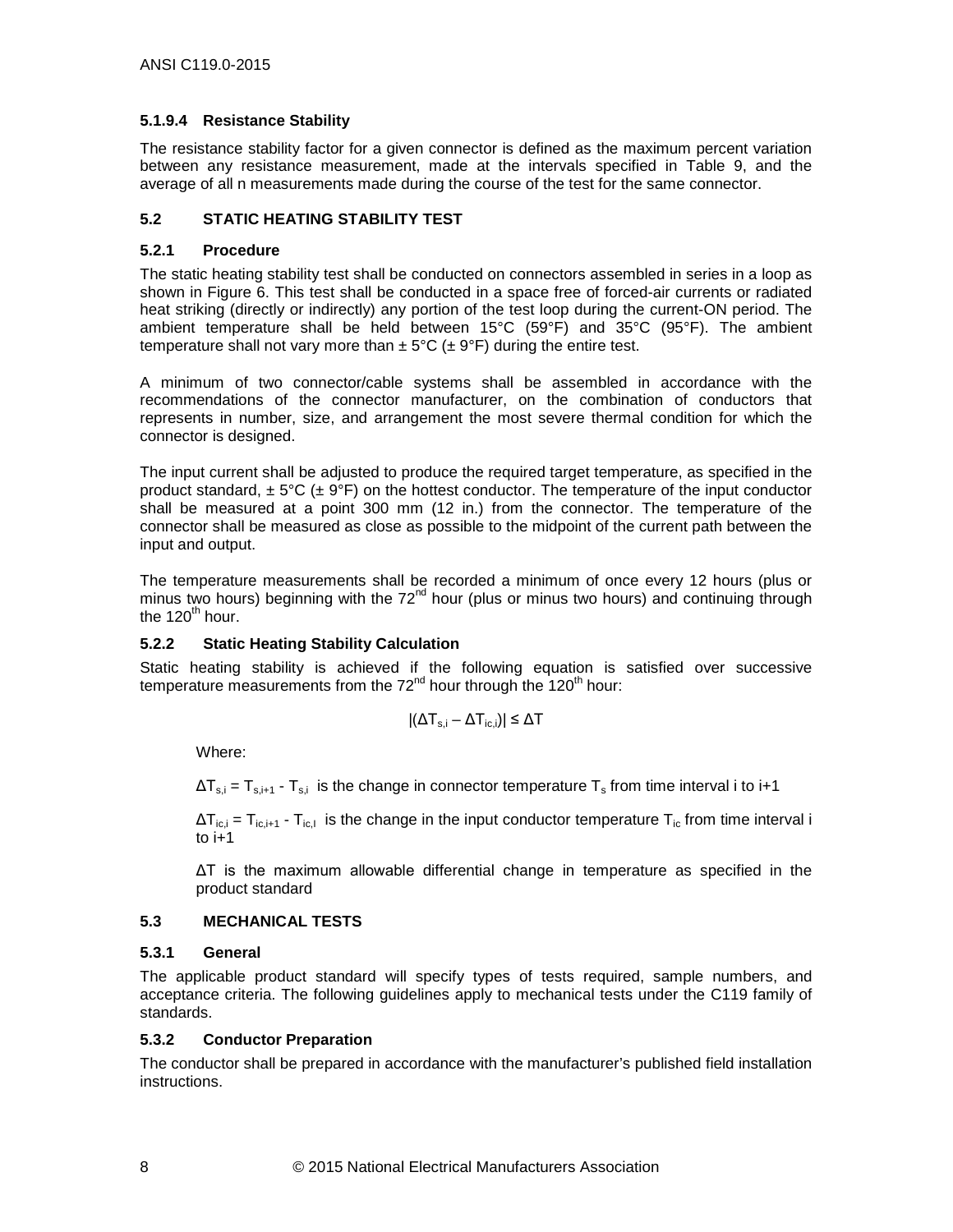In the absence of manufacturer's installation instructions, the portion of the conductor that is to be inserted into the connector shall be wiped with a cloth coated with particle-free petroleum jelly.

NOTE—This is to increase the severity of all mechanical tests.

#### <span id="page-18-0"></span>**5.3.3 Test Sample Preparation**

The applicable product standard will specify the method required for installing connectors on the conductor. In general, the manufacturer's published instructions should be followed. Unless otherwise specified, unused and unweathered conductor shall be used for the mechanical tests. A retest shall be performed if the test failure is found to be caused by defects in the conductor, and not by poor connector performance. Termination of the free-end of the conductor shall be in accordance with a practice that ensures even loading of all strands and ensures the full strength of each strand is held for the duration of the test. Cast-resin terminations are preferred, but alternatives are allowed provided they hold the full strength of the conductor and limit birdcaging of any layer to less than 0.1% of the exposed conductor length. The length of exposed conductor shall be as specified in [Table 12.](#page-24-2)

#### <span id="page-18-1"></span>**5.3.4 Pull-Out Tests and Maximum-Load Tests**

Install the sample in the pulling section of the testing machine and pull out slack using tension of no greater than 8% of the acceptance criterion described in the product standard. Load shall be increased smoothly to the rated load in greater than 30 seconds but less than two minutes.

#### <span id="page-18-2"></span>**5.3.5 Sustained Load Tests**

Test samples shall be taken to the target load smoothly and within five minutes of the start of loading. Sustained load shall be held within  $\pm 2\%$  of the target load for the minimum specified time, as found in the product standard. The load tolerance is intended to accommodate manually adjusted test machines.

#### <span id="page-18-3"></span>**5.3.6 Bolt Torque Tests**

#### **5.3.6.1 Torque Strength**

The torque strength of the bolted connector shall be measured using an instrument meeting the requirements of Section [4.4.3.](#page-12-1) Torque the fastener to the value specified in the product standard. Disassemble the joint and inspect for damage.

### **5.3.6.2 Retained Torque**

A retained torque test is performed after a bolted connection has been subjected to a thermal cycle test, and is performed to verify the connection is not prone to loosening during heat cycles. The test shall be conducted as follows:

- 1) Mark the relative positions of the nut, bolt head, and connector body (i.e., by making a line on each component with a scribe or felt pen).
- 2) Hold the bolt head stationary with a wrench, and slowly increase the torque on the nut in a tightening direction. If the nut moves before the installation torque is reached, record that value as the retained torque, then increase the torque to the original installation torque. If installation torque is reached with no movement of the nut, the retained torque is 100%, and no further tightening should be attempted.
- 3) Once the retained torque test is completed, back off the nut. Hold the bolt head at its original position, and retighten the nut to the specified installation torque. Record the angular movement of the mark on the nut to the nearest  $5^{\circ}$  (0.087 radians). The increased rotation from the original installed position is a measure of the relaxation in the joint during the thermal cycles.

#### <span id="page-18-4"></span>**5.3.7 Run Conductor Damage Test**

A tap connector shall be installed on a run conductor whose length between gripping means is as specified in Section [5.3.4.](#page-18-1) Place the run conductor under a tensile load of 20% of its rated conductor strength. Install the tap connector and tap conductor in accordance with the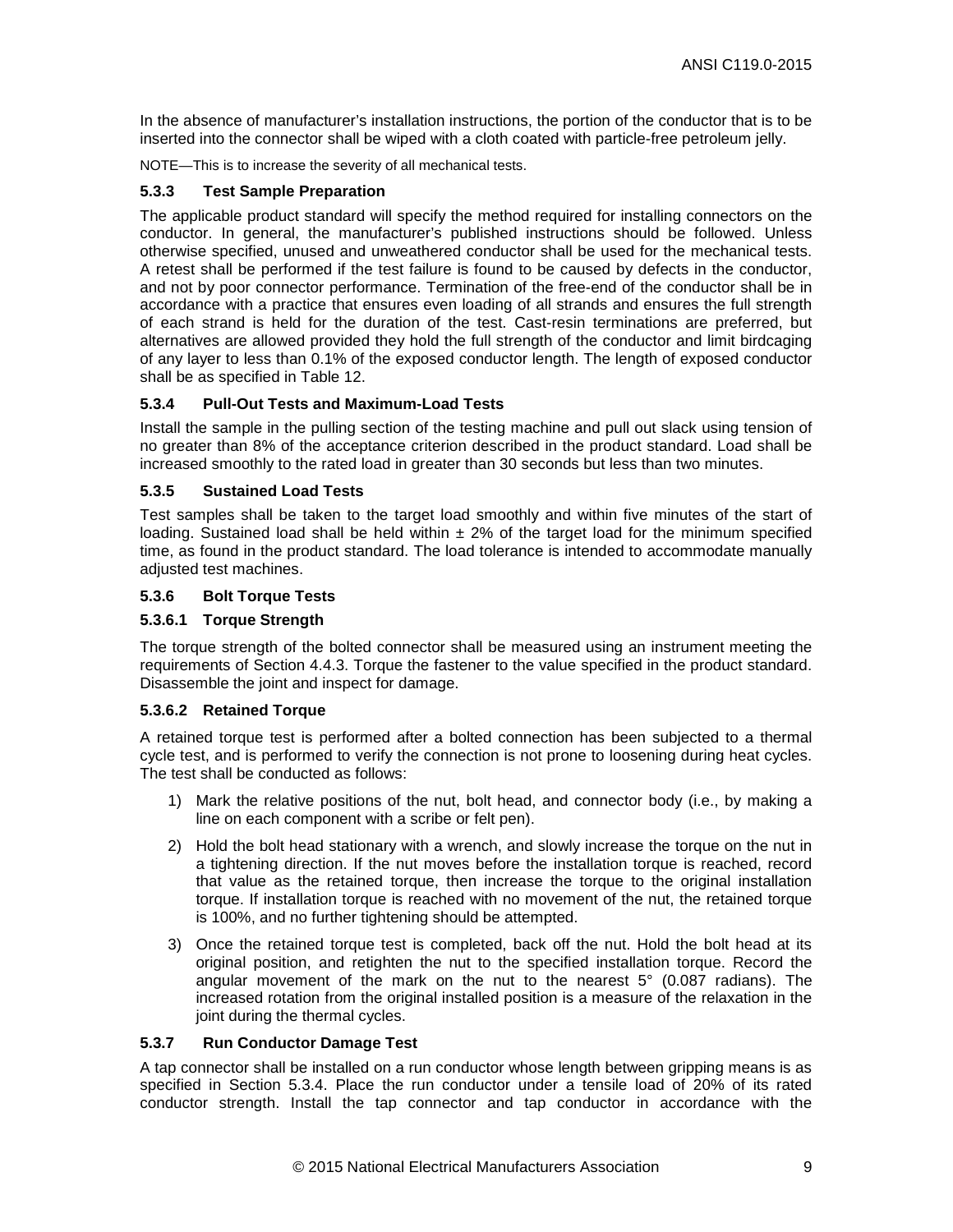manufacturer's procedure or as agreed between the buyer and the seller. Load shall be maintained within  $\pm$  2% of the target load during the installation. After the tap connector is installed, increase the tension to the breaking point, and record the maximum load from the peak load indicator.

## <span id="page-19-0"></span>**5.4 INADVERTENT INTERRUPTION OF TESTS**

It is preferred that, once started, testing continues to completion without interruption. However, unintentional interruption of a test might sometimes occur due to unforeseen circumstances.

Examples:

- a) Failure of a CCT or CCST cycle to complete the nominal time or reach the nominal target temperature (usually due to interruption of the source power).
- b) Loss of tension during a sustained load test.

In the case of interruption during a cycle of a CCT or CCST, the truncated cycle shall be discounted and the test shall continue from the last complete cycle. In the case of loss of tension in a sustained load test, the sample shall be re-tensioned and the testing shall continue from the point in time at which tension first dropped below 98% of the nominal target level.

The event and corrective actions shall be noted in the test report.

## <span id="page-19-1"></span>**6 Test Report Requirements**

The product standard shall specify requirements for the test report.

<span id="page-19-2"></span>

|                | <b>Wire Size</b> |     |               |     | <b>Force</b>    |             |     |
|----------------|------------------|-----|---------------|-----|-----------------|-------------|-----|
| <b>AWG</b>     | mm <sup>2</sup>  |     | <b>Copper</b> |     | <b>Aluminum</b> | <b>ACSR</b> |     |
|                |                  | N   | lbf           | N   | lbf             | N           | lbf |
| 16             | 1.3              | 133 | 30            | 67  | 15              | ---         | --- |
| 14             | 2.1              | 222 | 50            | 111 | 25              | ---         | --- |
| 12             | 3.3              | 311 | 70            | 156 | 35              | ---         | --- |
| 10             | 5.3              | 356 | 80            | 178 | 40              | ---         | --- |
| 8              | 8.4              | 400 | 90            | 200 | 45              | 445         | 100 |
| 6              | 13.3             | 445 | 100           | 222 | 50              | 445         | 100 |
| 4              | 21.1             | 623 | 140           | 311 | 70              | 667         | 150 |
| 3              | 26.6             | 712 | 160           | 356 | 80              | 667         | 150 |
| $\overline{2}$ | 33.6             | 801 | 180           | 400 | 90              | 890         | 200 |
|                | 42.4             | 890 | 200           | 445 | 100             | 890         | 200 |

| Table 1                                |  |
|----------------------------------------|--|
| <b>Minimum Tensile Force, AWG Wire</b> |  |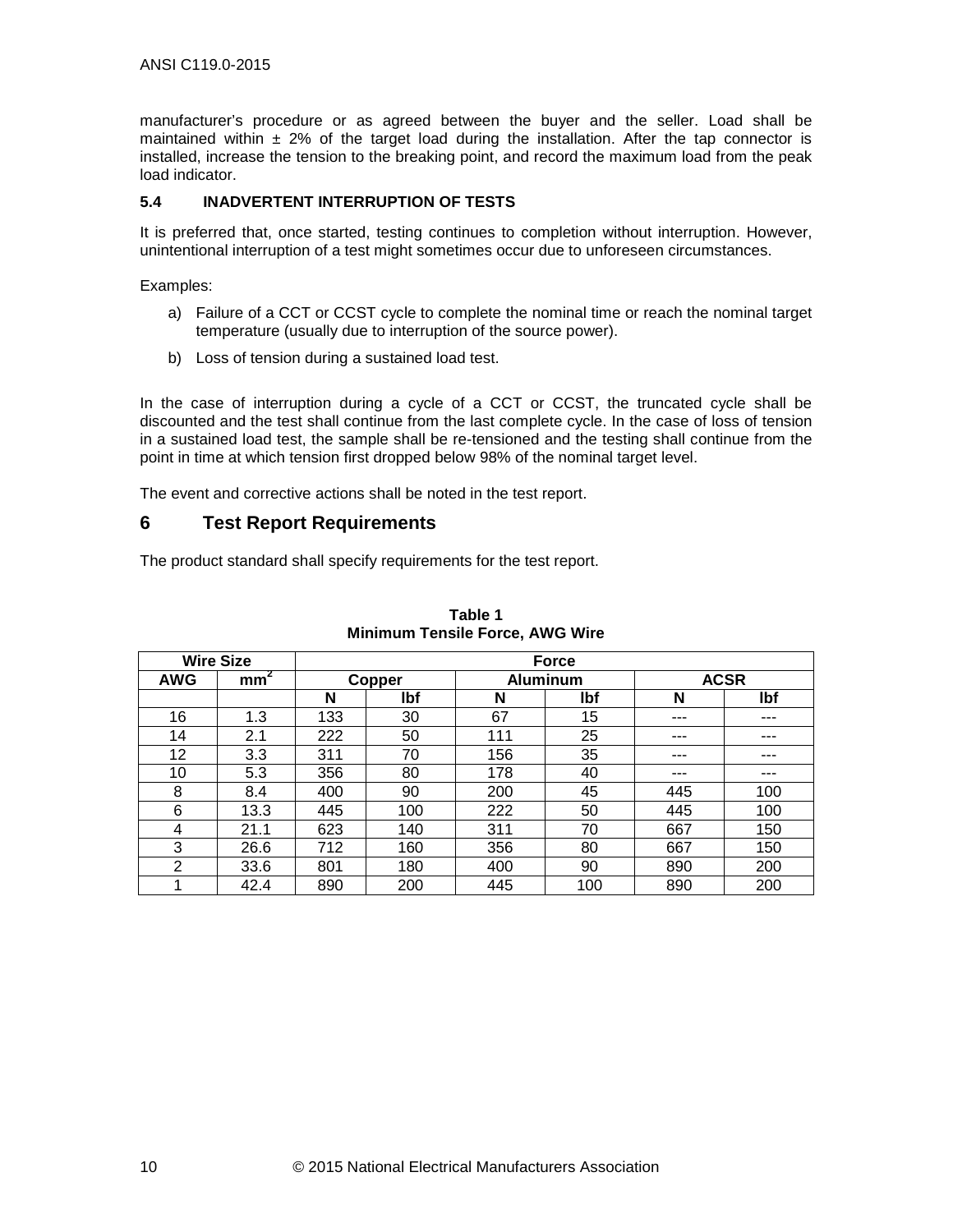<span id="page-20-0"></span>

| Wire            | <b>Force</b> |        |     |                 |     |             |  |  |  |
|-----------------|--------------|--------|-----|-----------------|-----|-------------|--|--|--|
| <b>Size</b>     |              | Copper |     | <b>Aluminum</b> |     | <b>ACSR</b> |  |  |  |
| mm <sup>2</sup> | N            | lbf    | N   | <b>Ibf</b>      | N   | lbf         |  |  |  |
| 1.5             | 178          | 40     |     |                 |     |             |  |  |  |
| 2.5             | 267          | 60     |     |                 |     |             |  |  |  |
| 4               | 334          | 75     |     |                 |     |             |  |  |  |
| 6               | 378          | 85     |     |                 |     |             |  |  |  |
| 10              | 422          | 95     | 214 | 48              | --- | ---         |  |  |  |
| 12.5            |              | ---    |     | ---             | 450 | 101         |  |  |  |
| 16              | 535          | 120    | 267 | 60              | 450 | 101         |  |  |  |
| 20              |              |        |     | ---             | 450 | 101         |  |  |  |
| 25              | 665          | 150    | 334 | 75              | 675 | 152         |  |  |  |
| 31.5            | ---          | ---    | --- | ---             | 875 | 197         |  |  |  |
| 35              | 845          | 190    | 423 | 95              |     |             |  |  |  |
| 40              |              | ---    |     | ---             | 890 | 200         |  |  |  |

**Table 2 Minimum Tensile Force, mm<sup>2</sup> Wire**

**Table 3 Tightening Torque, Inch Size Fasteners**

<span id="page-20-1"></span>

|                 | <b>Tightening Torque</b>           |        |       |                                                                                             |        |       |  |  |
|-----------------|------------------------------------|--------|-------|---------------------------------------------------------------------------------------------|--------|-------|--|--|
| <b>Size</b>     | <b>Aluminum</b><br><b>Fastener</b> |        |       | <b>Galvanized Steel,</b><br><b>Stainless Steel,</b><br>or<br><b>Silicon Bronze Fastener</b> |        |       |  |  |
| in.             | N <sub>m</sub>                     | Ib in. | lb ft | N <sub>m</sub>                                                                              | lb in. | Ib ft |  |  |
| $^{5}/_{16}$    |                                    |        |       | 20                                                                                          | 180    | 15    |  |  |
| $\frac{3}{8}$   | 19                                 | 168    | 14    | 27                                                                                          | 240    | 20    |  |  |
| $\frac{13}{32}$ | 23                                 | 204    | 17    | 33                                                                                          | 288    | 24    |  |  |
| $^{7}/_{16}$    | 27                                 | 240    | 20    | 41                                                                                          | 360    | 30    |  |  |
| $\frac{1}{2}$   | 34                                 | 300    | 25    | 54                                                                                          | 480    | 40    |  |  |
| $^{9}/_{16}$    | 43                                 | 384    | 32    | 65                                                                                          | 576    | 48    |  |  |
| $\frac{5}{8}$   | 54                                 | 480    | 40    | 75                                                                                          | 660    | 55    |  |  |
| $\frac{3}{4}$   | 73                                 | 650    | 54    | 95                                                                                          | 840    | 70    |  |  |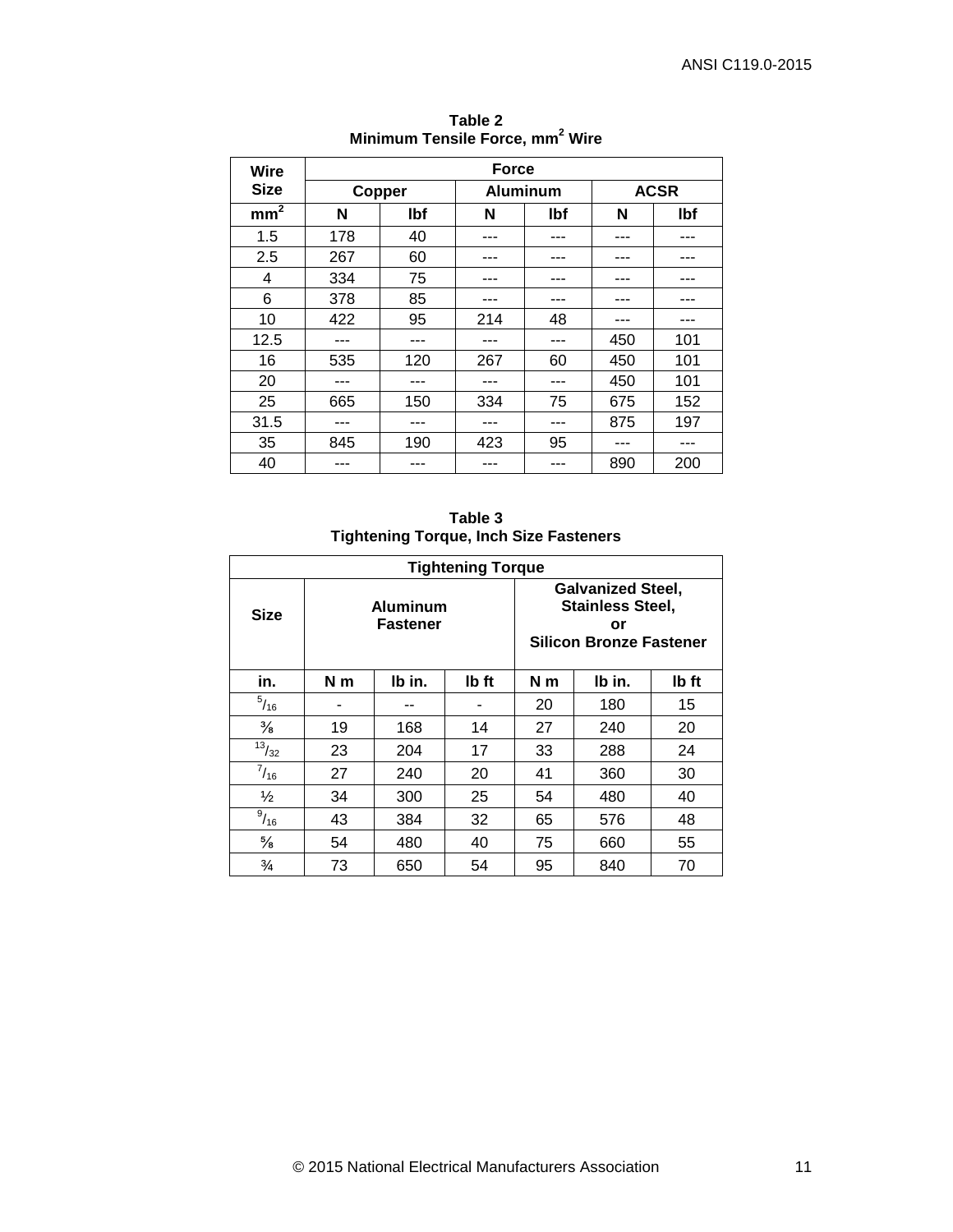<span id="page-21-0"></span>

| <b>Tightening Torque</b> |                |                      |       |                |                                                                                             |       |  |
|--------------------------|----------------|----------------------|-------|----------------|---------------------------------------------------------------------------------------------|-------|--|
| <b>Size</b>              |                | Aluminum<br>Fastener |       |                | <b>Galvanized Steel,</b><br><b>Stainless Steel,</b><br>or<br><b>Silicon Bronze Fastener</b> |       |  |
| mm                       | N <sub>m</sub> | Ib in.               | Ib ft | N <sub>m</sub> | Ib in.                                                                                      | Ib ft |  |
| M8                       |                |                      |       | 25             | 216                                                                                         | 18    |  |
| M10                      | 30             | 264                  | 22    | 49             | 432                                                                                         | 36    |  |
| M12                      | 50             | 444                  | 37    | 85             | 756                                                                                         | 63    |  |
| M14                      | 60             | 528                  | 44    | 135            | 1200                                                                                        | 100   |  |
| M <sub>16</sub>          | 75             | 660                  | 55    | 210            | 1860                                                                                        | 155   |  |
| M18                      | 90             | 792                  | 66    | 300            | 2652                                                                                        | 221   |  |
| M20                      | 100            | 888                  | 74    | 425            | 3756                                                                                        | 313   |  |

**Table 4 Tightening Torque, Metric Size Fasteners**

**Table 5 Conductor Lengths for Current Cycle Tests, AWG/kcmil Sizes**

<span id="page-21-3"></span><span id="page-21-1"></span>

| <b>Conductor Type</b>          |                                | <b>Exposed Length</b> |                 |              |     |
|--------------------------------|--------------------------------|-----------------------|-----------------|--------------|-----|
| <b>Aluminum</b><br>Copper      |                                |                       | <b>Stranded</b> | <b>Solid</b> |     |
|                                |                                | mm                    | in.             | mm           | in. |
| 4/0 AWG and below              | 2/0 AWG and below              | 305                   | 12              | 610          | 24  |
| Over 4/0 AWG through 795 kcmil | Over 2/0 AWG through 500 kcmil | 610                   | 24              | 1220         | 48  |
| Over 795 kcmil                 | Over 500 kcmil                 | 914                   | 36              | 1830         | 72  |

**Table 6 Conductor Lengths for Current Cycle Tests, mm<sup>2</sup> Sizes**

<span id="page-21-2"></span>

| <b>Conductor Type</b>                                | <b>Exposed Length</b>                               |     |                 |              |     |
|------------------------------------------------------|-----------------------------------------------------|-----|-----------------|--------------|-----|
| <b>Aluminum</b><br>Copper                            |                                                     |     | <b>Stranded</b> | <b>Solid</b> |     |
|                                                      |                                                     | mm  | in.             | mm           | in. |
| 120 mm <sup>2</sup> and below                        | 70 mm <sup>2</sup> and below                        | 305 | 12              | 610          | 24  |
| Over 120 mm <sup>2</sup> through 400 mm <sup>2</sup> | Over 70 mm <sup>2</sup> through 240 mm <sup>2</sup> | 610 | 24              | 1220         | 48  |
| Over 400 mm <sup>2</sup>                             | Over 240 mm <sup>2</sup>                            | 914 | 36              | 1830         | 72  |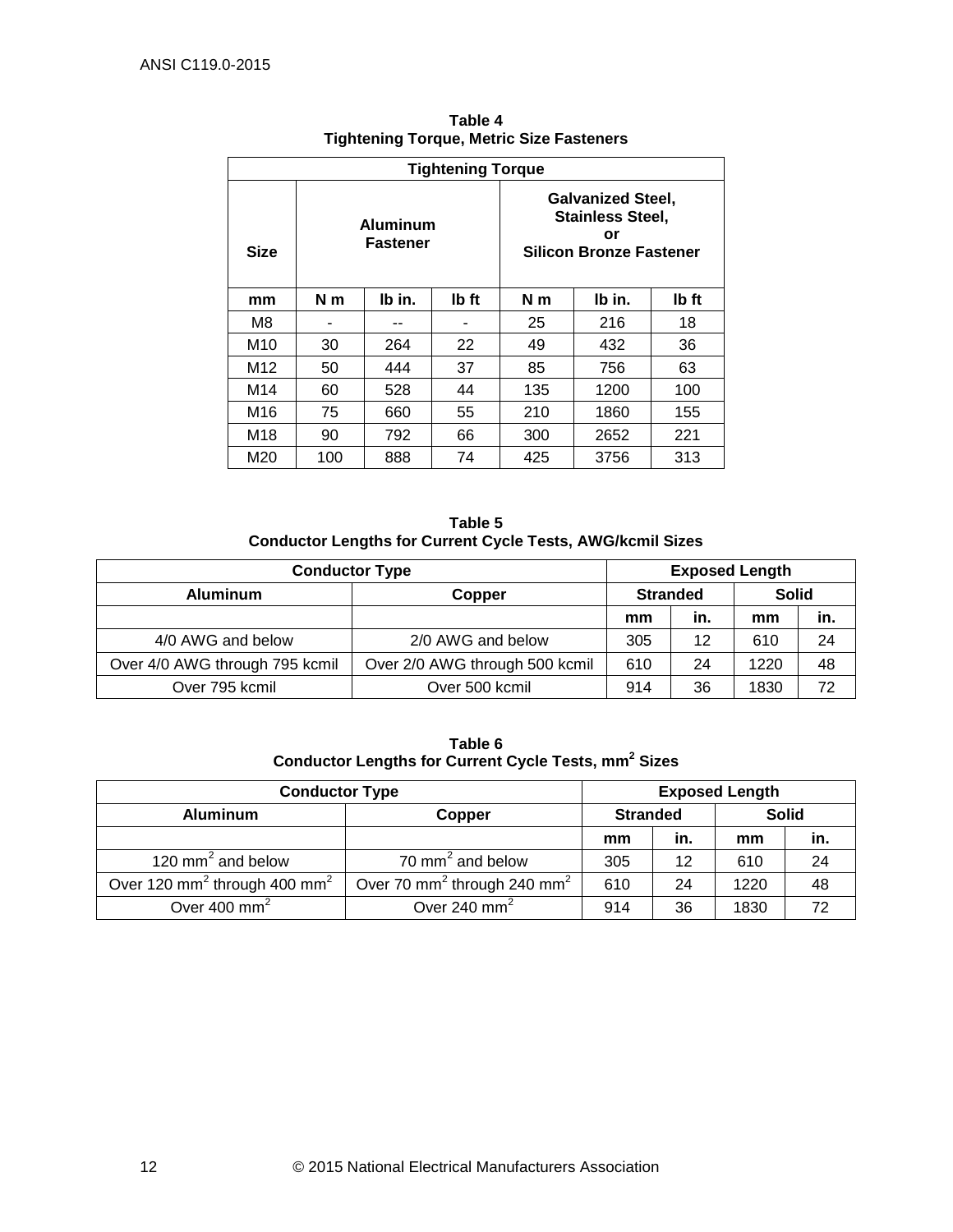<span id="page-22-0"></span>

| Aluminum or<br><b>Aluminum Composite</b> |                             | <b>Copper or</b><br><b>Copper Composite</b> |                             |  |
|------------------------------------------|-----------------------------|---------------------------------------------|-----------------------------|--|
| <b>Conductor Size</b>                    | <b>Current</b><br>(amperes) | <b>Conductor Size</b>                       | <b>Current</b><br>(amperes) |  |
| 6 AWG                                    | 90                          | 8 AWG                                       | 95                          |  |
| 4 AWG                                    | 125                         | 6 AWG                                       | 130                         |  |
| 2 AWG                                    | 170                         | 4 AWG                                       | 180                         |  |
| 1 AWG                                    | 200                         | 2 AWG                                       | 245                         |  |
| $1/0$ AWG                                | 230                         | <b>1/0 AWG</b>                              | 340                         |  |
| <b>2/0 AWG</b>                           | 270                         | <b>2/0 AWG</b>                              | 400                         |  |
| 3/0 AWG                                  | 320                         | 3/0 AWG                                     | 470                         |  |
| 4/0 AWG                                  | 380                         | 4/0 AWG                                     | 550                         |  |
| 250 kcmil                                | 410                         | 250 kcmil                                   | 615                         |  |
| 266.8 kcmil                              | 450                         | 300 kcmil                                   | 700                         |  |
| 300 kcmil                                | 450                         | 350 kcmil                                   | 780                         |  |
| 336.4 kcmil                              | 525                         | 400 kcmil                                   | 850                         |  |
| 350 kcmil                                | 525                         | 500 kcmil                                   | 990                         |  |
| 397.5 kcmil                              | 590                         | 750 kcmil                                   | 1300                        |  |
| 400 kcmil                                | 600                         | 1000 kcmil                                  | 1565                        |  |
| 477 kcmil                                | 670                         |                                             | $\overline{\phantom{0}}$    |  |
| 500 kcmil                                | 725                         | ä,                                          | $\overline{\phantom{0}}$    |  |
| 556.5 kcmil                              | 750                         | ÷.                                          | ÷,                          |  |
| 636 kcmil                                | 820                         | ٠                                           | н.                          |  |
| 750 kcmil                                | 950                         | ٠                                           | ш.                          |  |
| 795 kcmil                                | 955                         | ٠                                           | ۰,                          |  |
| 954 kcmil                                | 1085                        | $\overline{\phantom{0}}$                    | L,                          |  |
| 1000 kcmil                               | 1085                        |                                             |                             |  |
| 1033.5 kcmil                             | 1150                        | $\overline{a}$                              |                             |  |
| 1113 kcmil                               | 1220                        | ٠                                           |                             |  |
| 1192 kcmil                               | 1275                        | ٠                                           |                             |  |
| 1250 kcmil                               | 1330                        | ۰                                           | -                           |  |
| 1272 kcmil                               | 1350                        | ٠                                           | ۰                           |  |
| 1351.5 kcmil                             | 1390                        |                                             |                             |  |
| 1431 kcmil                               | 1450                        |                                             |                             |  |
| 1500 kcmil                               | 1520                        | $\overline{\phantom{0}}$                    |                             |  |
| 1590 kcmil                               | 1560                        | ÷.                                          | ۰                           |  |
| 1750 kcmil                               | 1715                        | ۰                                           |                             |  |
| 2000 kcmil                               | 1960                        | $\overline{\phantom{0}}$                    | -                           |  |

**Table 7 Suggested Initial Test Current to Raise AWG/kcmil Control Conductor Temperature 100°C (212°F) above Ambient**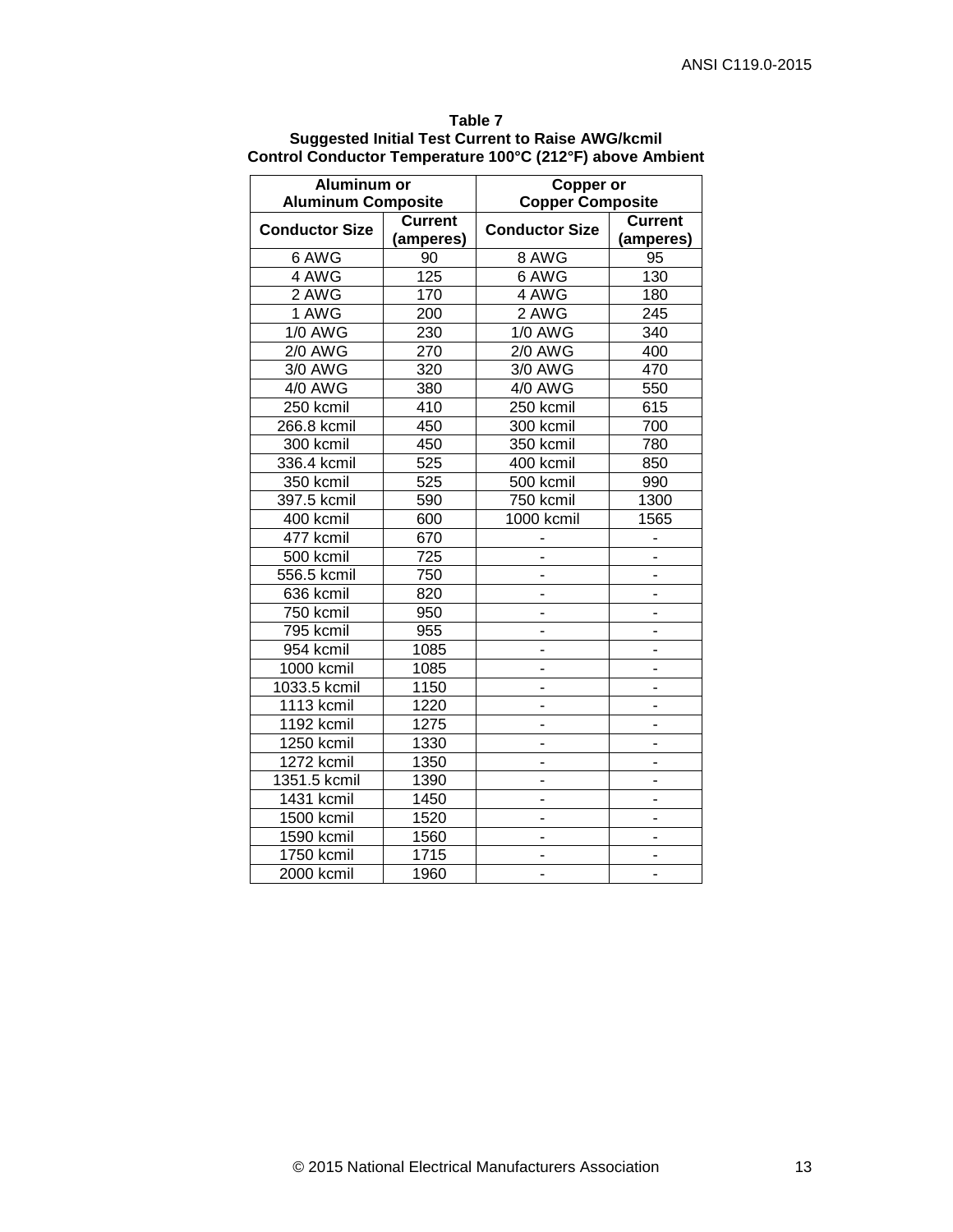<span id="page-23-0"></span>

| <b>Aluminum or Aluminum Composite</b>      |                             | <b>Copper or Copper Composite</b>        |                             |  |
|--------------------------------------------|-----------------------------|------------------------------------------|-----------------------------|--|
| <b>Conductor Size</b><br>$\textsf{(mm}^2)$ | <b>Current</b><br>(amperes) | <b>Conductor Size</b><br>$\text{(mm}^2)$ | <b>Current</b><br>(amperes) |  |
|                                            |                             | 10                                       | 105                         |  |
| 16                                         | 100                         | 16                                       | 145                         |  |
| 25                                         | 135                         | 25                                       | 195                         |  |
| 35                                         | 170                         | 35                                       | 245                         |  |
| 50                                         | 225                         | 50                                       | 330                         |  |
| 70                                         | 270                         | 70                                       | 400                         |  |
| 95                                         | 345                         | 95                                       | 505                         |  |
| 120                                        | 405                         | 120                                      | 600                         |  |
| 150                                        | 450                         | 150                                      | 700                         |  |
| 185                                        | 550                         | 185                                      | 795                         |  |
| 240                                        | 700                         | 240                                      | 970                         |  |
| 300                                        | 805                         | 300                                      | 1100                        |  |
| 400                                        | 930                         | 400                                      | 1300                        |  |
| 500                                        | 1085                        | 500                                      | 1565                        |  |

**Table 8 Suggested Initial Test Current to Raise mm<sup>2</sup> Control Conductor Temperature 100°C (212°F) above Ambient**

**Table 9 Resistance and Temperature Measurement Intervals**

<span id="page-23-1"></span>

| <b>Data Point</b><br><b>Number</b><br>(i) | <b>Current Cycle Test Method</b><br>(CCT) (Cycles) | <b>Current Cycle Submersion Test Method</b><br>(CCST) (Cycles) |  |  |
|-------------------------------------------|----------------------------------------------------|----------------------------------------------------------------|--|--|
|                                           | $25 - 30$                                          | $5 - 7$                                                        |  |  |
| 2                                         | $45 - 55$                                          | $13 - 17$                                                      |  |  |
| 3                                         | $70 - 80$                                          | $23 - 27$                                                      |  |  |
| 4                                         | $95 - 105$                                         | $35 - 39$                                                      |  |  |
| 5                                         | $120 - 130$                                        | $48 - 52$                                                      |  |  |
| 6                                         | $160 - 170$                                        | $57 - 61$                                                      |  |  |
| $\overline{7}$                            | $200 - 210$                                        | $66 - 70$                                                      |  |  |
| 8                                         | $245 - 255$                                        | $73 - 77$                                                      |  |  |
| 9                                         | $320 - 330$                                        | $81 - 85$                                                      |  |  |
| 10                                        | $400 - 410$                                        | $89 - 93$                                                      |  |  |
| 11                                        | $495 - 505$                                        | $98 - 102$                                                     |  |  |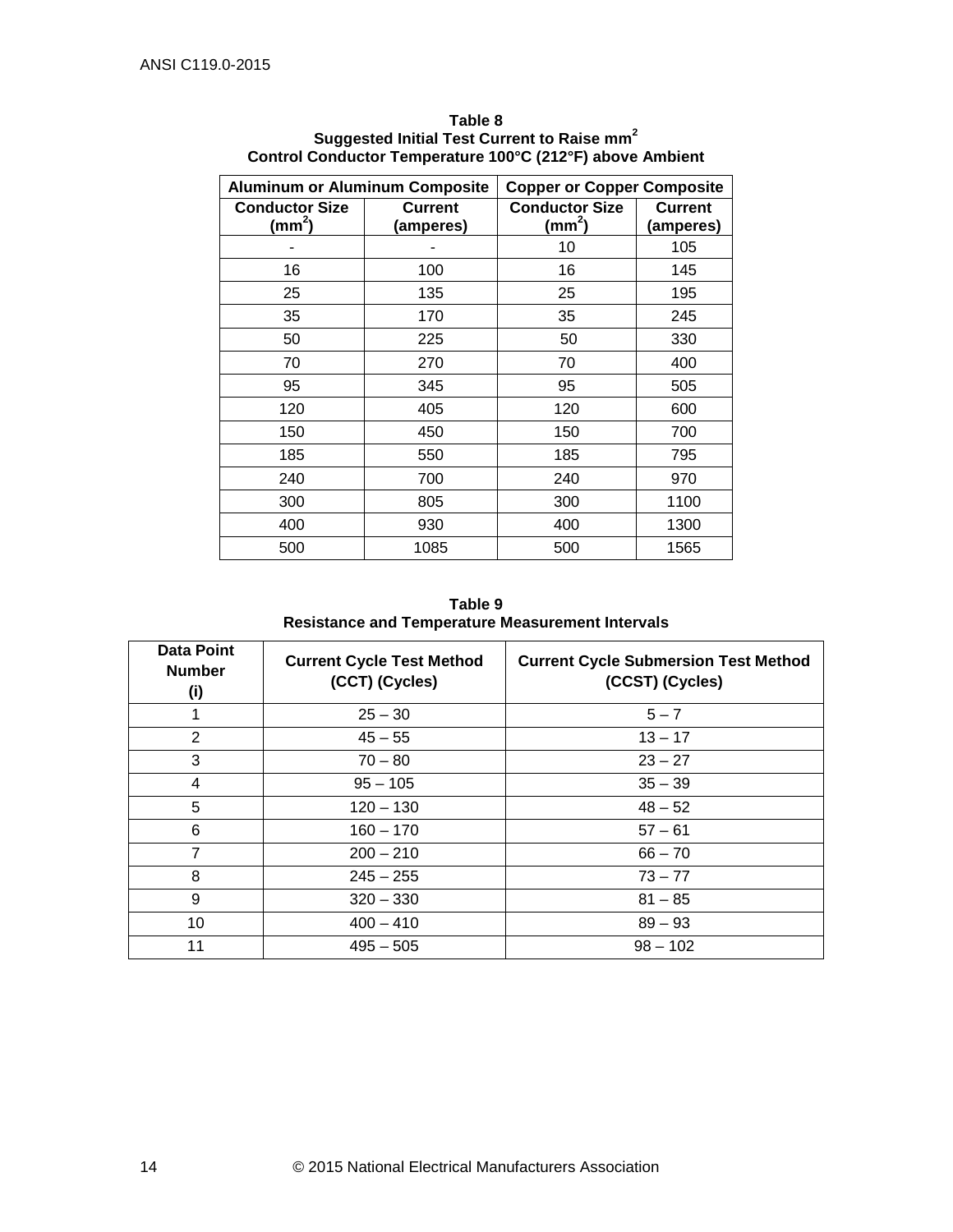<span id="page-24-0"></span>

| <b>Aluminum or Aluminum</b><br><b>Composite</b><br>(kcmil) | <b>Copper or Copper Composite</b> | <b>Minimum Current-ON</b><br><b>Period</b><br>(Hours) |  |
|------------------------------------------------------------|-----------------------------------|-------------------------------------------------------|--|
| Up through 336.4 kcmil                                     | Up through 4/0 AWG                | 1.0                                                   |  |
| Over 336.4 kcmil through 795 kcmil                         | Over 4/0 AWG through 500 kcmil    | 1.5                                                   |  |
| Over 795 kcmil                                             | Over 500 kcmil                    | 2 በ                                                   |  |

**Table 10 Minimum Current-ON Duration for AWG/kcmil Control Conductors**

**Table 11 Minimum Current-ON Duration for mm<sup>2</sup> Control Conductors**

<span id="page-24-1"></span>

| <b>Aluminum</b>                                      | Copper                                               | <b>Minimum Current-ON</b><br><b>Period</b><br>(Hours) |
|------------------------------------------------------|------------------------------------------------------|-------------------------------------------------------|
| Up through 185 mm <sup>2</sup>                       | Up through 120 mm <sup>2</sup>                       | 1.U                                                   |
| Over 185 mm <sup>2</sup> through 400 mm <sup>2</sup> | Over 120 mm <sup>2</sup> through 240 mm <sup>2</sup> | 1.5                                                   |
| Over $400 \text{ mm}^2$                              | Over 240 $mm2$                                       | 2.0                                                   |

#### **Table 12 Length of Exposed Conductor**

<span id="page-24-2"></span>

| <b>Connector</b>               |                                                                                      | Length  |        |  |
|--------------------------------|--------------------------------------------------------------------------------------|---------|--------|--|
| <b>Tension</b><br><b>Class</b> | <b>Description</b>                                                                   |         | in.    |  |
| Class 1 and 1A                 | a) Intended for single metal or single alloy<br>conductors with 19 strands or fewer  | 0.61    | 24     |  |
|                                | b) Intended for single metal or single alloy<br>conductors with more than 19 strands | $3.66*$ | $144*$ |  |
|                                | c) Intended for multiple metal or multiple alloy<br>conductors                       | $3.66*$ | $144*$ |  |
| Class 2                        |                                                                                      | 0.61    | 24     |  |
| Class 3                        |                                                                                      | 0.25    | 10     |  |

\* Exception—For conductors 4/0 AWG and smaller, the length of the exposed conductor may be shortened from 3.66 m (144 in.) to 0.61 m (24 in.) if procedures ensure simultaneous loading of all strands and the manufacturer agrees.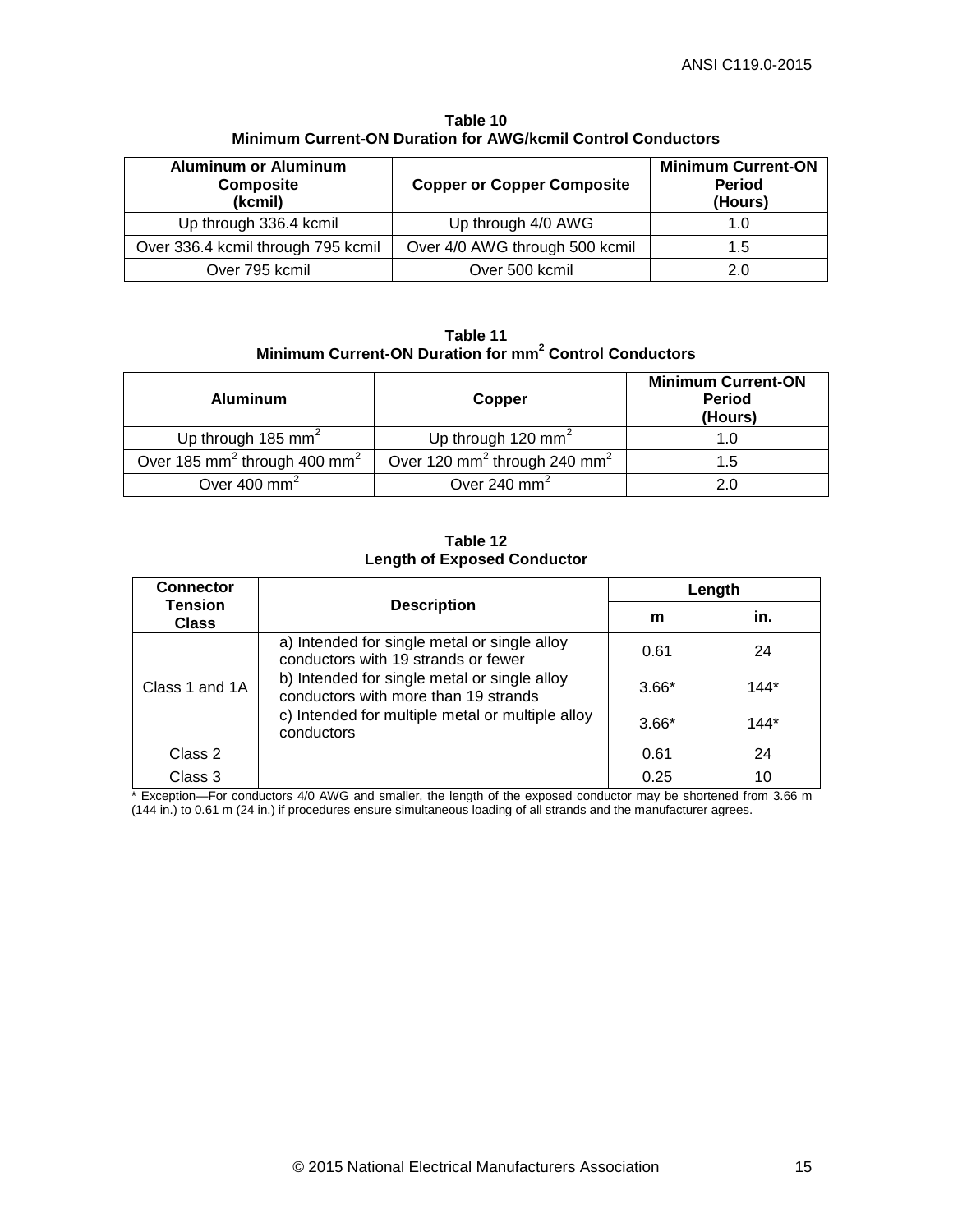

<span id="page-25-0"></span>**Example of an Ambient Temperature Sensor**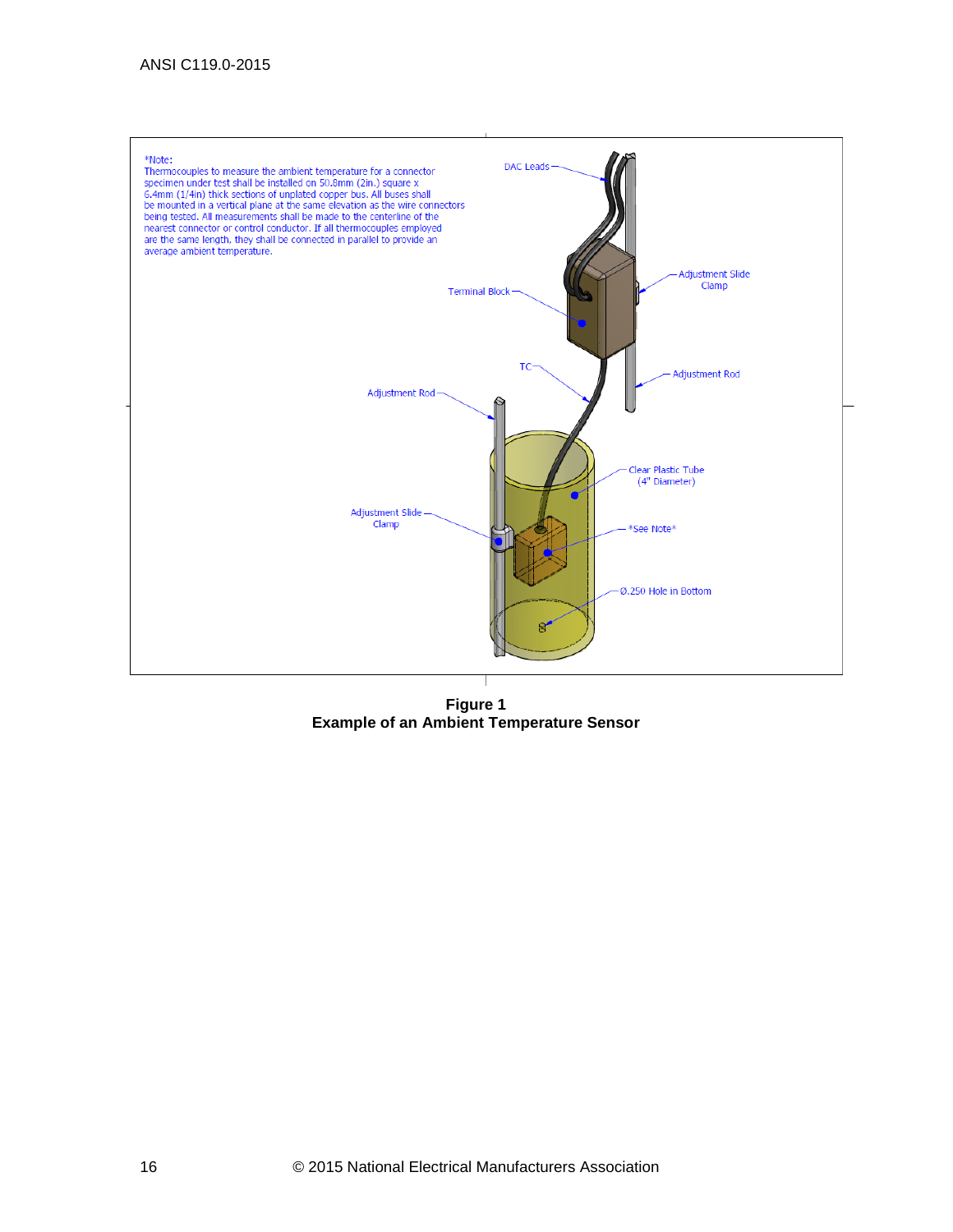

 $\Box$  - Equalizer

 $\boxtimes$  - Test connector

**TC** - Temperature measurement point. The exact temperature measurement point is selected based on the hottest point on the connector. The temperature measurement location for the control conductor and connector samples shall be located a minimum of 610 mm (24 in.) from the floor and ceiling and 305 mm (12 in.) from the exterior walls, unless a solid insulating backboard separates the test samples from the floor, ceiling, or walls. Samples shall be spaced at least 102 mm (4 in.) from the backboard.

- **CC** Control Conductor, length = 2 x L
- **L** Exposed cable length between connector and equalizer per Table 5 or 6
- **R** Equalizer to equalizer resistance
- **I** Test current
- <span id="page-26-0"></span>**TCC** - Control Conductor temperature measurement point (midpoint of the conductor)

#### **Figure 2 Horizontal Schematic**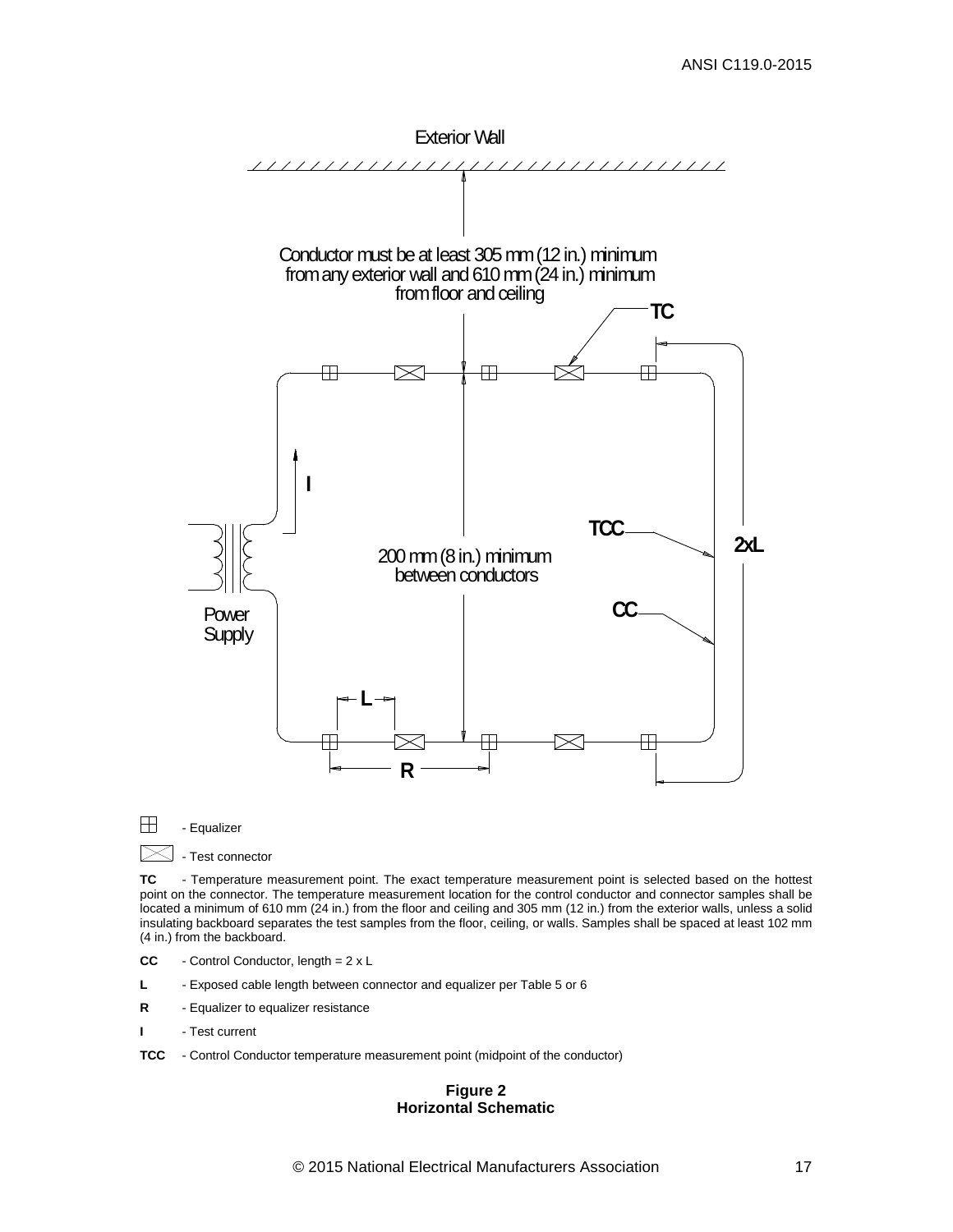

 $\Box$  - Equalizer  $\boxtimes$ 

- Test connector

**TC** - Temperature measurement point. The exact temperature measurement point is selected based on the hottest point on the connector. The temperature measurement location for the control conductor and connector samples shall be located a minimum of 610 mm (24 in.) from the floor and ceiling and 305 mm (12 in.) from the exterior walls, unless a solid insulating backboard separates the test samples from the floor, ceiling, or walls. Samples shall be spaced at least 102 mm (4 in.) from the backboard.

- **CC** Control Conductor, length = 2 x L
- **L** Exposed cable length between connector and equalizer per Table 5 or 6
- **R** Equalizer to equalizer resistance
- **I** Test current
- <span id="page-27-0"></span>**TCC** - Control Conductor temperature measurement point (midpoint of the conductor)

#### **Figure 3 Tap Schematic**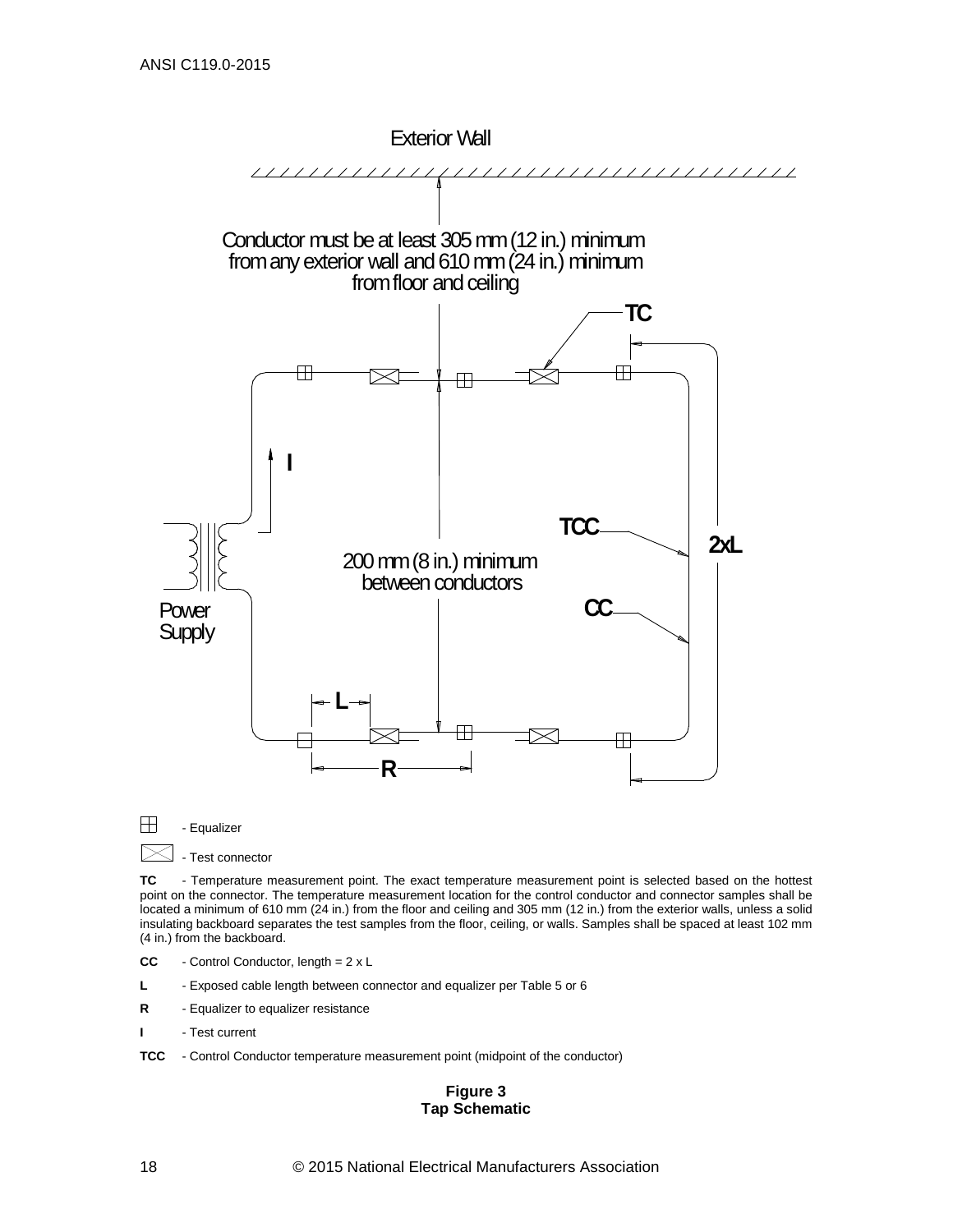

 $\Box$  - Equalizer

 $\boxtimes$  - Test connector

**TC** - Temperature measurement point. The exact temperature measurement point is selected based on the hottest point on the connector. The temperature measurement location for the control conductor and connector samples shall be located a minimum of 610 mm (24 in.) from the floor and ceiling and 305 mm (12 in.) from the exterior walls, unless a solid insulating backboard separates the test samples from the floor, ceiling, or walls. Samples shall be spaced at least 102 mm (4 in.) from the backboard.

- **CC** Control Conductor, length = 2 x L
- **L** Exposed cable length between connector and equalizer per Table 5 or 6
- **R** Equalizer to equalizer resistance
- **I** Test current

<span id="page-28-0"></span>**TCC** - Control Conductor temperature measurement point (midpoint of the conductor)

#### **Figure 4 Wye Schematic**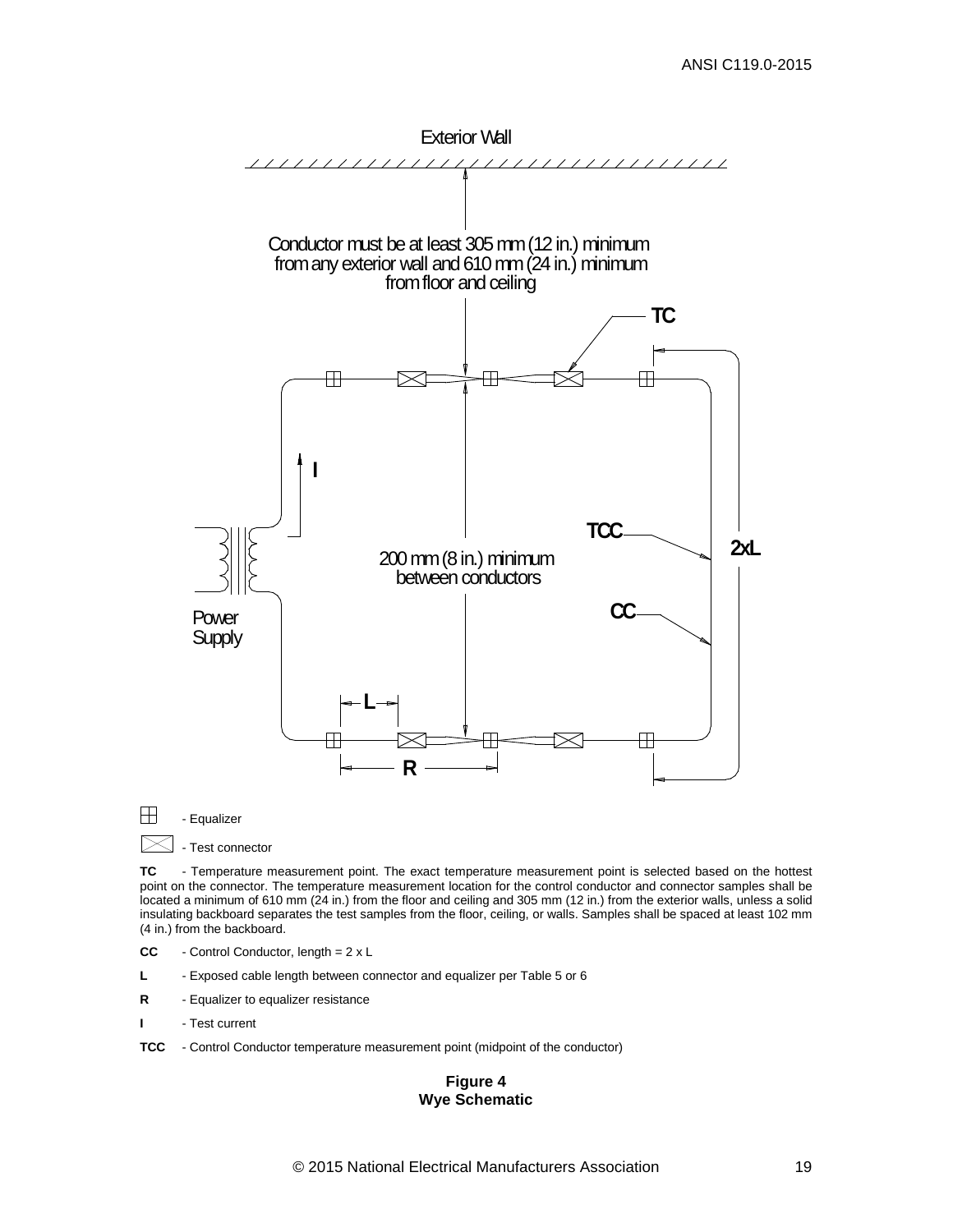



**TC** - Temperature measurement point. The exact temperature measurement point is selected based on the hottest point on the connector. The temperature measurement location for the control conductor and connector samples shall be located a minimum of 610 mm (24 in.) from the floor and ceiling and 305 mm (12 in.) from the exterior walls, unless a solid insulating backboard separates the test samples from the floor, ceiling, or walls. Samples shall be spaced at least 102 mm (4 in.) from the backboard.

**CC** - Control Conductor, length = 2 x L

**L** - Exposed cable length between connector and equalizer per Table 5 or 6

**R** - Equalizer to equalizer resistance

**I** - Test current

**TCC** - Control Conductor temperature measurement point (midpoint of the conductor)

<span id="page-29-0"></span>**B** - Thermal barrier to separate test specimens. The thermal barrier is only required for a sample spacing of 152 mm (6 in.). The thermal barrier shall extend at least 152 mm (6 in.) in a vertical direction and 25.4 mm (1 in.) in a horizontal direction beyond the extremities of the sample.

#### **Figure 5 Vertical Schematic**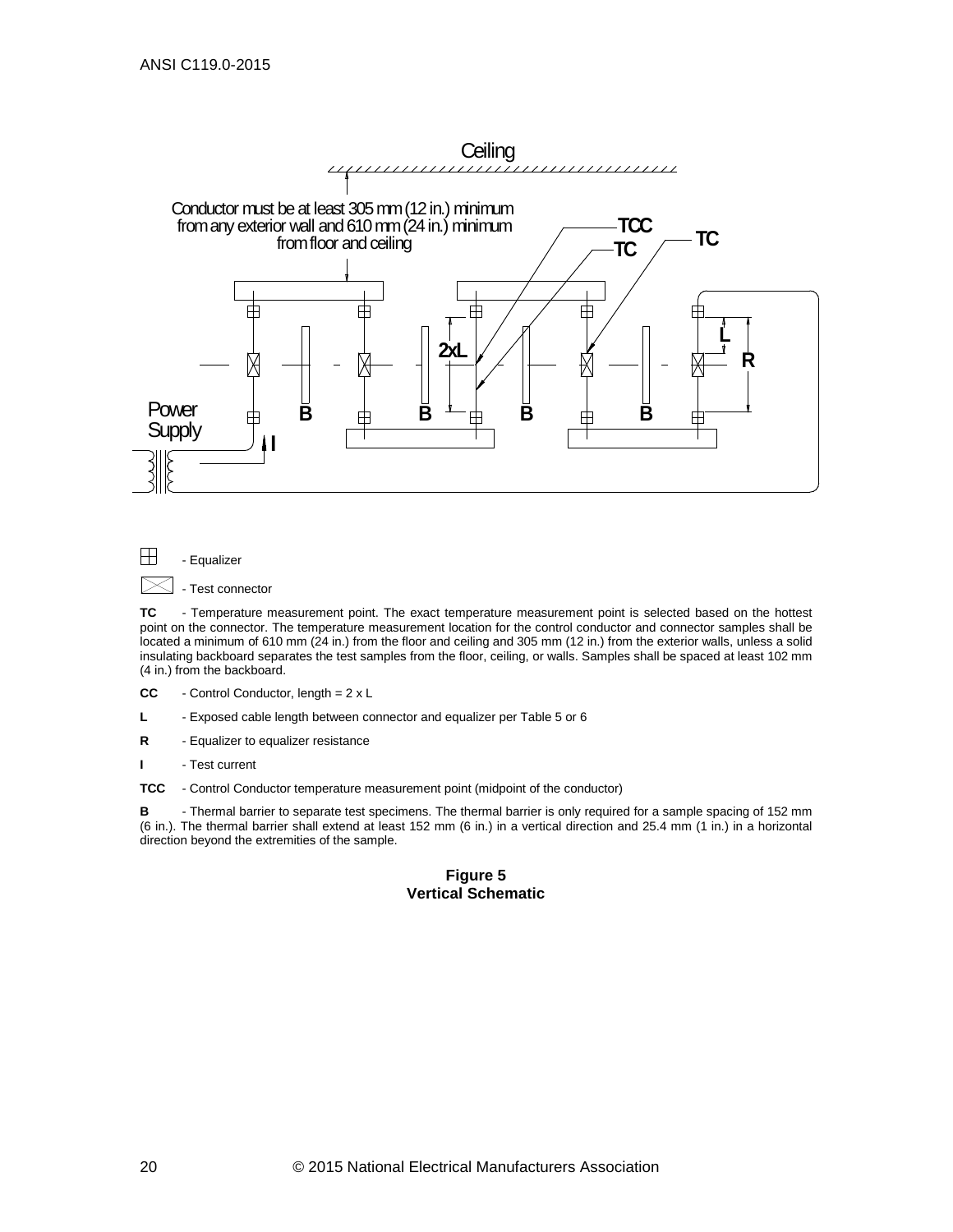

<span id="page-30-0"></span>**Figure 6 Static Heating Stability Schematic**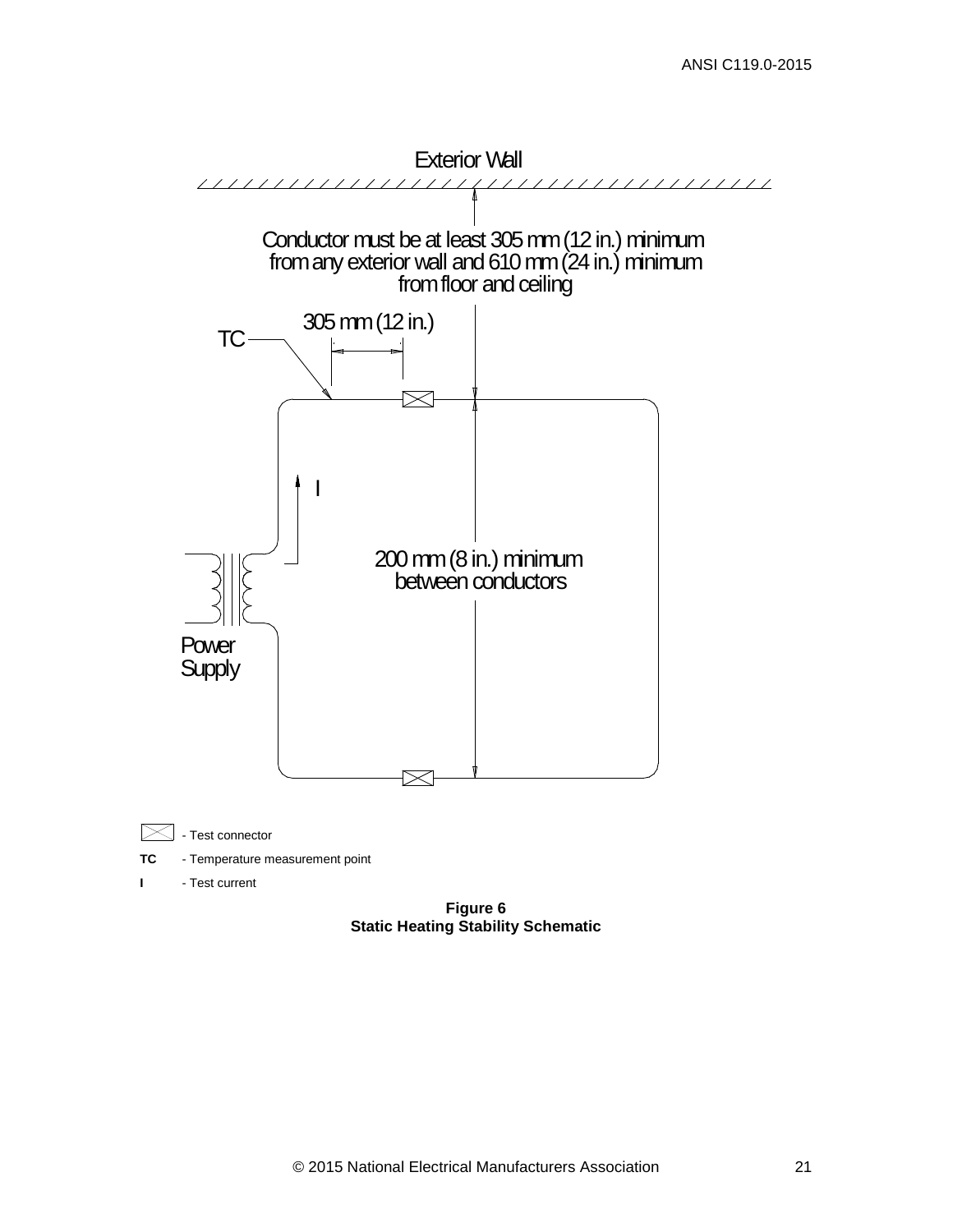<span id="page-31-0"></span>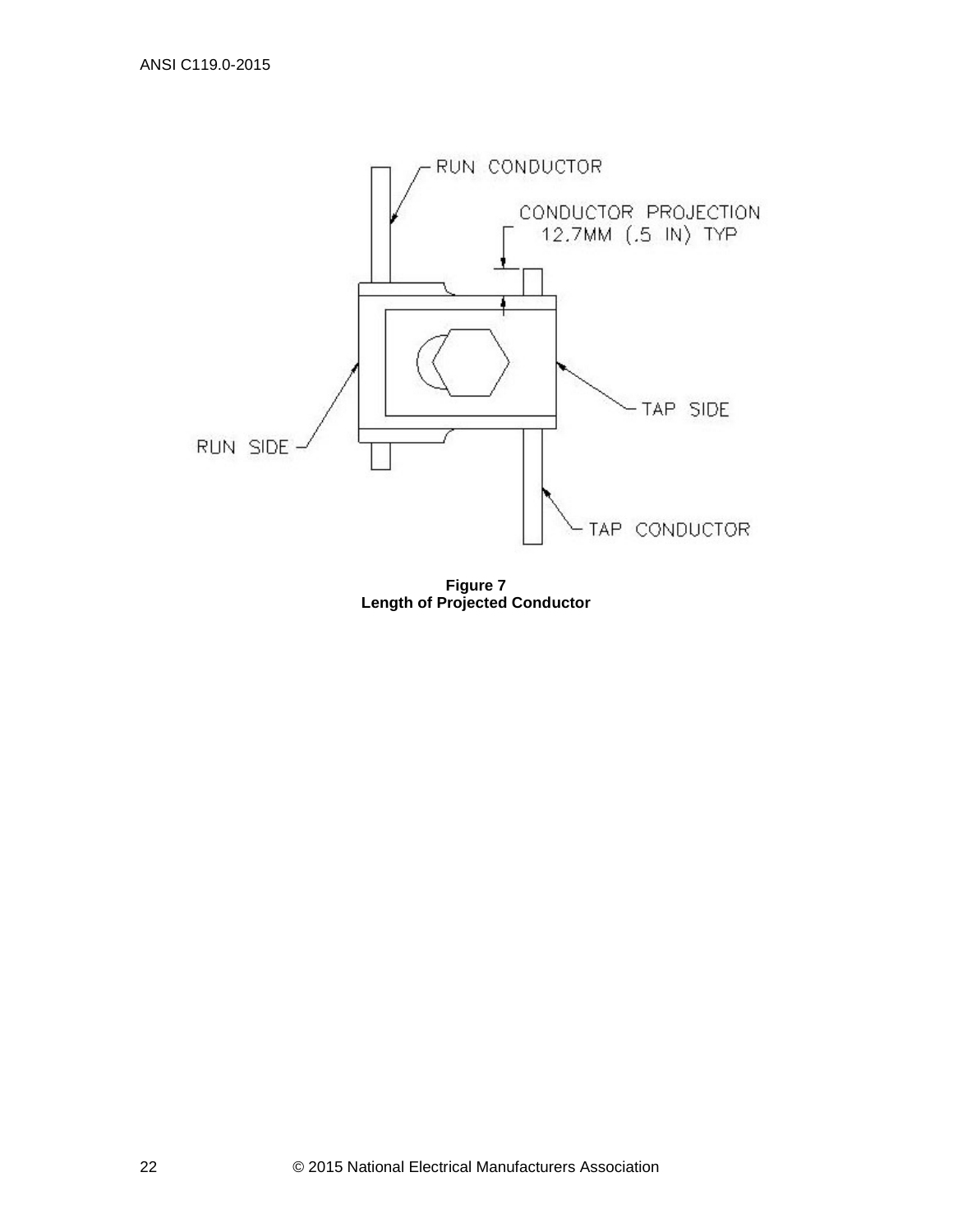## **Annex A TESTING PRACTICES AND EQUIPMENT**

## (Informative)

#### <span id="page-32-0"></span>**A.1 Heating Current Power Supplies**

AC power is preferred because that best represents most connector service conditions. DC power and chopped-waveform supplies are acceptable with customer acceptance.

Current cycle tests require constant current. Therefore, feedback controls are required to compensate for variation in the main supply voltage and to compensate for changes in the test loop.

#### **A.2 Temperature Measurement**

#### **A.2.1 Equipment**

Type T or J thermocouples with isolated sheaths have been used successfully for temperatures up to 250°C. Type K or J thermocouples are recommended if any expected temperature measurement exceeds the 250°C nominal limit for Type T sensors. Automatic recording equipment is recommended. Recording interval should be capable of tracking cycles in the ambient temperature.

#### **A.2.2 Calibration**

All data channels used for maximum temperature and thermal stability criteria should be calibrated from the sensor to the readout.

#### **A.2.3 Installation**

 Thermocouples (or other type of temperature sensor) should be secured in place for the duration of the test. Thermocouples that inadvertently get bumped or fall out for any reason may be re-inserted, but beware: the data can show a step temperature change. Sensors that fail during the test should be replaced with the same type, but again, be aware that the data will probably show a small step change in that channel. Recommended installation practices by location are:

#### **A.2.3.2 Stranded Conductor**

Pry open two outer-layer strands, and wedge the thermocouple tip so that the contact is approximately 0.2 mm (⅛ in.) from the tip. Use electronic heat-transfer paste to couple the thermocouple to the strands and minimize the effect of air currents on the temperature reading.

#### **A.2.3.3 Solid Conductor**

Drill a hole the same diameter as the thermocouple sheath. For conductor smaller than 6 mm (¼ in.) diameter, drill the hole to the center of the strand. For larger conductors, drill a hole 3 mm  $\frac{1}{6}$  in.) deep. Use heat-transfer paste to promote thermal coupling between the strand and the thermocouple.

### **A.2.3.4 Connectors**

Drill a hole the same diameter as the thermocouple sheath in a location expected to exhibit the highest temperature. This is generally where the conducting area is the smallest. The geometric center of the connector may be used if the conducting area is equal. Infrared imaging or a hand-held thermocouple reader may be used to locate the highest temperature. For connectors smaller than 6 mm (1/4 in.) diameter, drill the hole to the center of the connector (use miniature thermocouples for connectors this small). For larger connectors, drill the hole 3 mm  $(\frac{1}{6}$  in.) deep. Use heat-transfer paste to ensure thermal contact between the connector and the instrument.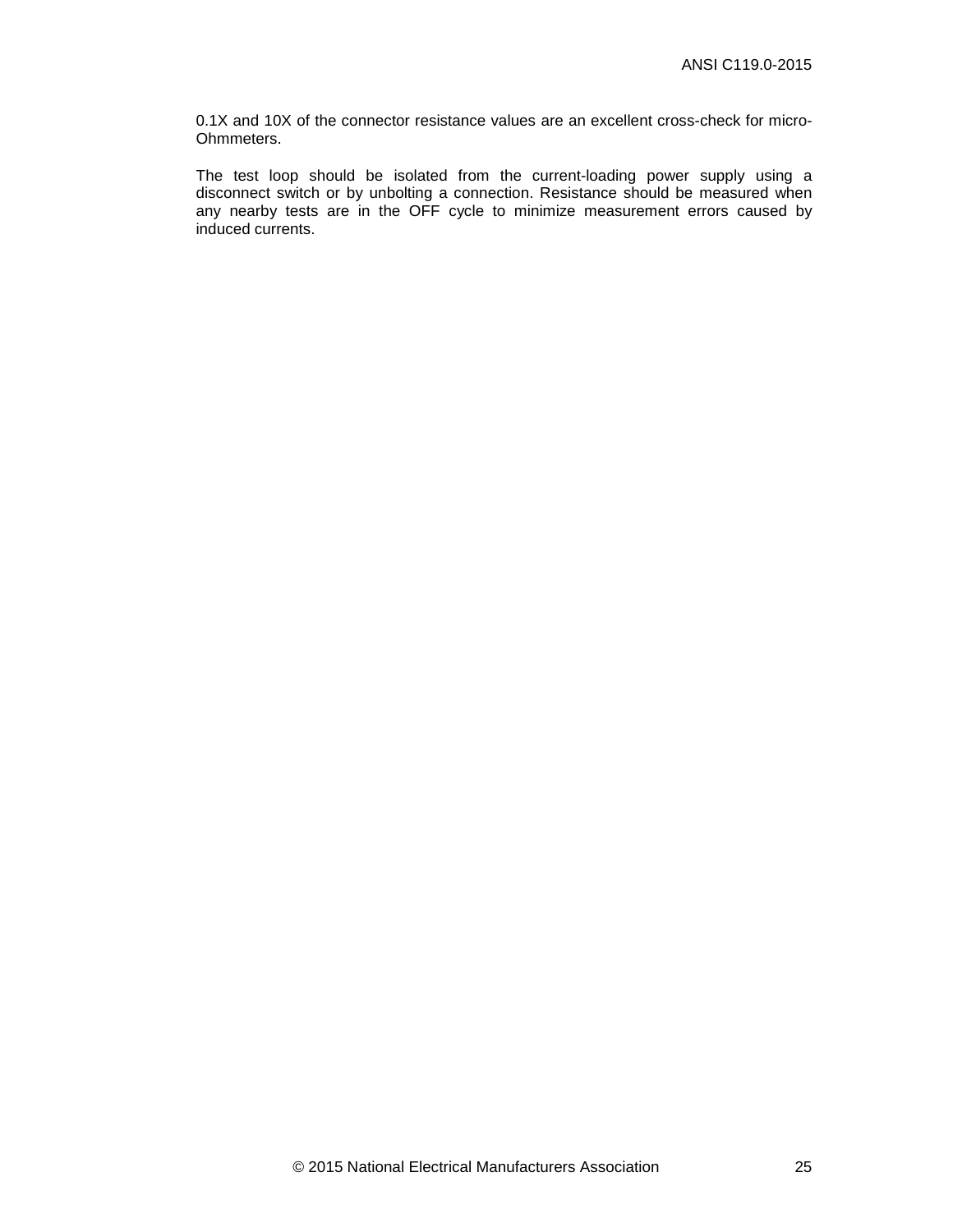## <span id="page-35-0"></span>**Annex B OPTIONAL FAULT CURRENT TEST CLASS "F" CONNECTORS**

## (Normative)

### **B1 Background**

- **B1.1** An optional fault current test may be performed by agreement between the supplier and the purchaser.
- **B1.2** All connectors shall first acceptably complete the CCT or CCST test applicable to that connector class.
- **B1.3** This optional fault current performance test shall be applied to new connectors of the same type that have been previously qualified under the product standard.
- **B1.4** Connectors specified for use on both copper and aluminum conductors shall be tested with both types of conductors.
- **B1.5** The nominal fault current levels used in the testing are specified in Tables B1 and B2. Factors to consider when specifying the fault current level may include, but are not limited to, application for the connector, fault current ratings of other equipment on the power system, expected fault current levels on the power system where the connector will be used, and protection equipment ratings.
- **B1.6** Connectors that acceptably pass the fault current performance test shall be designated by "F-X" (fault current tested), where "X" is the nominal fault current level to which the connector was tested (e.g., F-12.5 kA).
- **B1.7** IEC 61284 Section 13.5.2.1 can be substituted for fault current testing described in Annex B if agreed upon by the manufacturer and purchaser; however, a class "F-X" rating will not be designated.

## **B2 Sampling Requirements**

- **B2.1** Four samples of each connector/conductor combination, of the specific class of connector being tested, shall be mounted in a test loop in a horizontal plane.
- **B2.2** This loop shall be assembled with separable equalizers, and with a minimum exposed conductor length that is appropriate for the conductor size, as specified in

[Table 5](#page-21-3) and [Table 6.](#page-21-2)

**B2.3** The connector/conductor position shall be marked prior to the test so any conductor slippage can be determined.

## **B3 Connector Family Sample Set**

To qualify a family of connectors (group of connectors using similar design criteria), a minimum of three sizes (largest, smallest, and intermediate) shall be tested. The results of testing a single connector-conductor combination to Annex B may be extended to cover other members of a family of connectors to Annex B provided the following conditions are met.

#### **B3.1 Mechanical Range Taking Connectors**

Example—For requirements for a family of mechanical connectors, See Table B3.

## **B3.2 Compression Connectors**

Example—For requirements for a family of compression connectors, See Table B4.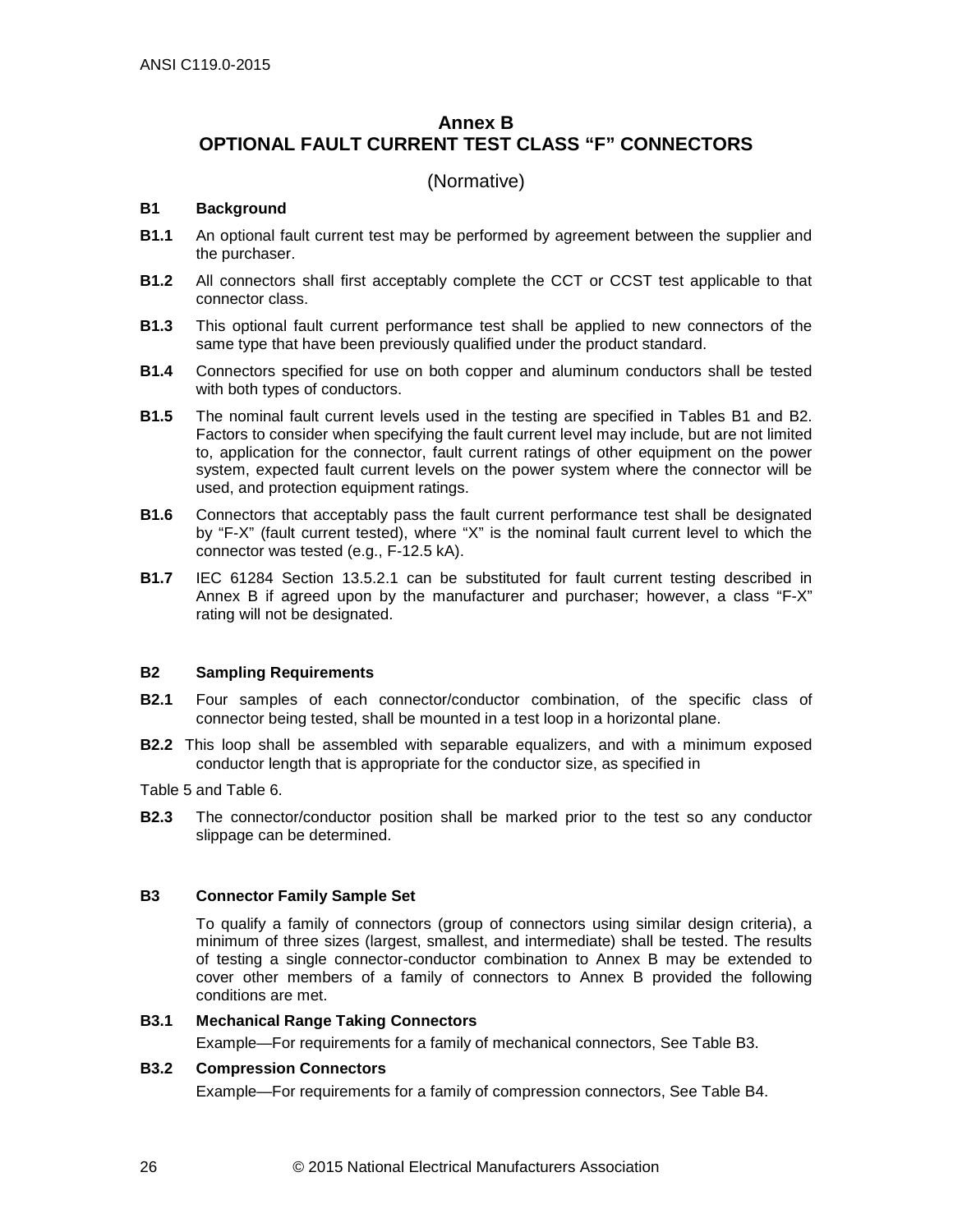### **B3.3 Range Taking Connectors**

Range taking connectors shall be tested at the highest fault current rating listed in Table B.1 or B.2, using the smallest conductor size for that fault current rating. For examples of how to use tables B.1 and B.2 to select the conductor size for a given fault current level, see tables B.3 through B.5

#### **B4 Test Methods**

- **B4.1** The test samples shall complete a minimum of 100 conditioning cycles using the CCT procedure described in Section [5.1](#page-12-7) prior to applying a fault current, to ensure that the connector/conductor assemblies are fully conditioned and that thermal and electrical stability of the interface has been achieved. The samples shall be tested at the current and temperature levels appropriate for the connector class.
- **B4.2** Following conditioning, the connector/conductor samples shall be disassembled at each of the back to back connector/conductor equalizers so that each of the four connector/ conductor assemblies can be individually subjected to the fault current testing. Each connector/conductor assembly shall be physically restrained at one end by clamping the conductor near the equalizer, while the connector end is grounded and unrestrained. To limit movement of the grounding conductor, the grounding conductor may be restrained no closer than five feet away from the free end of the connector sample assembly. Suggested minimum sizes for the flexible grounding conductor are given in tables B1 and B2. Each connector sample assembly shall initially be placed with the conductor in a straight (in-line) position before the first application of fault current.
- **B4.3** Current surges at a suitable level for the required fault current class, as specified in tables B1 or B2, shall be applied to each connector/conductor assembly.
- **B4.4** Each connector/conductor assembly shall be allowed to cool to 100°C (212°F) or less after each current surge. To speed up the testing process, forced-air cooling may be applied between current surges.
- **B4.5** Conductor and connector surface temperature shall be measured and plotted as a function of current, *I*, and time, *t.*
- **B4.6** Following the test, the electrical resistance shall be recorded for each sample when samples have returned to ambient temperature.

## **B5 References**

*Aluminum Electrical Conductor Handbook*, 3rd Edition, 1989; reaffirmed in 1998

IEEE 837-2002, *Standard for Qualifying Permanent Connections Used in Substation Grounding*

ANSI/IEEE C37.41-2008, *Standard Design Tests for High-Voltage Fuses, Distribution Enclosed Single-Pole Air Switches, Fuse Disconnecting Switches, and Accessories*

ANSI/IEEE C37.34-1994, *Standard Test Code for High-Voltage Air Switches*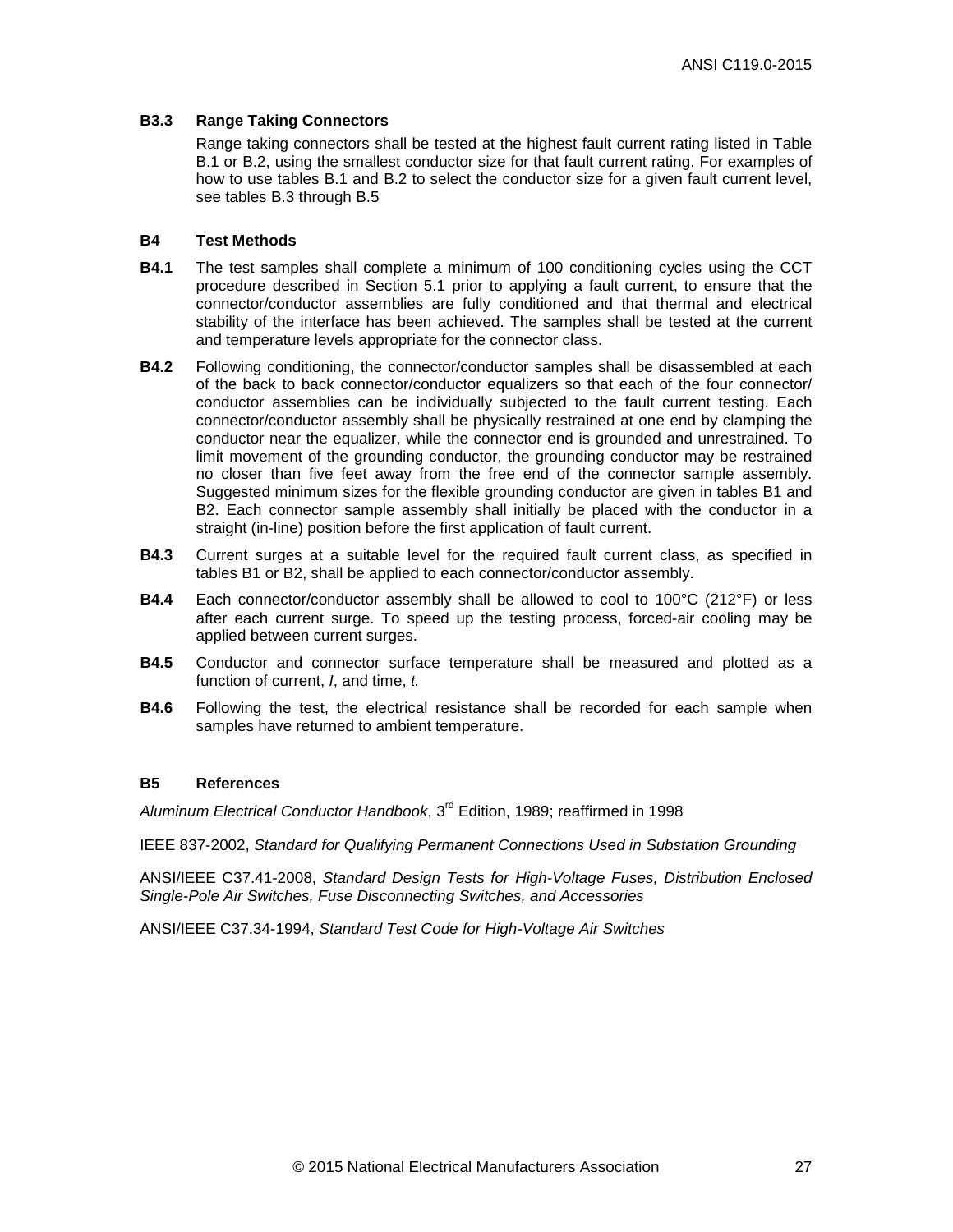| <b>Nominal Fault</b><br><b>Current Rating (kA)</b> | 12.5                                | 15                                  | 25                                  | 38                                  | 60                                  |
|----------------------------------------------------|-------------------------------------|-------------------------------------|-------------------------------------|-------------------------------------|-------------------------------------|
| <b>Typical Continuous</b><br>Current Rating (A)    | 100–199                             | 200–299                             | $300 - 599$                         | 600-1199                            | $\geq 1200$                         |
| RMS Current (kA)                                   | 12.5                                | 15                                  | 25                                  | 38                                  | 60                                  |
| Minimum X/R Ratio                                  | 8                                   | 10                                  | 20                                  | 20                                  | 20                                  |
| <b>Surge Duration</b><br>(seconds)                 | $0.13$ sec./<br>8 cycles @<br>60 Hz | $0.13$ sec./<br>8 cycles @<br>60 Hz | $0.3$ sec./<br>18 cycles @<br>60 Hz | $0.3$ sec./<br>18 cycles @<br>60 Hz | $0.3$ sec./<br>18 cycles @<br>60 Hz |
| Number of Surges                                   | 10                                  | 10                                  | 10                                  | 10                                  | 10                                  |
| Minimum Grounding<br><b>Conductor Size</b>         | #2 AWG Cu                           | #1 AWG Cu                           | 4/0 AWG Cu                          | 350 kcmil Cu                        | 500 kcmil Cu                        |
| Minimum Conductor<br>Size for Test Samples         | #4 AWG Cu<br>#1 AWG AI              | #1 AWG Cu<br>$1/0$ Al               | $2/0$ Cu<br>250 kcmil Al            | 250 kcmil Cu<br>350 kcmil Al        | 400 kcmil Cu<br>556.5 kcmil Al      |

**Table B1 Fault Current Levels for Connectors Used in Primary (Greater than 600 V) Circuits**

| <b>Table B2</b>                                                                |                                  |                                  |                                  |  |  |  |
|--------------------------------------------------------------------------------|----------------------------------|----------------------------------|----------------------------------|--|--|--|
| Fault Current Levels for Connectors Used in Secondary (600 V or Less) Circuits |                                  |                                  |                                  |  |  |  |
| <b>Nominal Fault</b><br><b>Current Rating (kA)</b>                             | 10                               | 20                               | 30                               |  |  |  |
| <b>Typical Continuous</b><br>Current Rating (A)                                | 100-399                          | 400 - 599                        | $\geq 600$                       |  |  |  |
| RMS Current (kA)                                                               | 10                               | 20                               | 30                               |  |  |  |
| Minimum X/R Ratio                                                              | 6                                | $12 \overline{ }$                | 20                               |  |  |  |
| <b>Surge Duration</b><br>(seconds)                                             | $0.083$ sec/<br>5 cycles @ 60 Hz | $0.25$ sec/<br>15 cycles @ 60 Hz | $0.25$ sec/<br>15 cycles @ 60 Hz |  |  |  |
| Number of Surges                                                               | 10                               | 10                               | 10                               |  |  |  |
| Minimum Grounding<br><b>Conductor Size</b>                                     | #2 AWG Cu                        | 3/0 AWG Cu                       | 250 kcmil Cu                     |  |  |  |
| Minimum Conductor<br>Size for Test Samples                                     | #6 AWG Cu<br>#2 AWG AI           | $2/0$ Cu<br>250 kcmil Al         | 250 kcmil Cu<br>350 kcmil Al     |  |  |  |

NOTE 1—The typical continuous current ratings (A) noted in tables B1 and B2 are representative of the relationship between the continuous current ratings of the attached conductor and fault current requirements of equipment used for electric distribution systems. These values are not specific to conductor sizing or current ratings but are used as a guide to determine the appropriate fault current test level for a connector based upon the continuous current rating of the attached conductor.

NOTE 2—Minimum conductor size for test samples in tables B1 and B2 are based on two criteria: 1) IEEE 837 with calculated temperature <60% of fusing current; 2) copper conductor must be larger than the minimum grounding conductor size specified for the next lower current rating.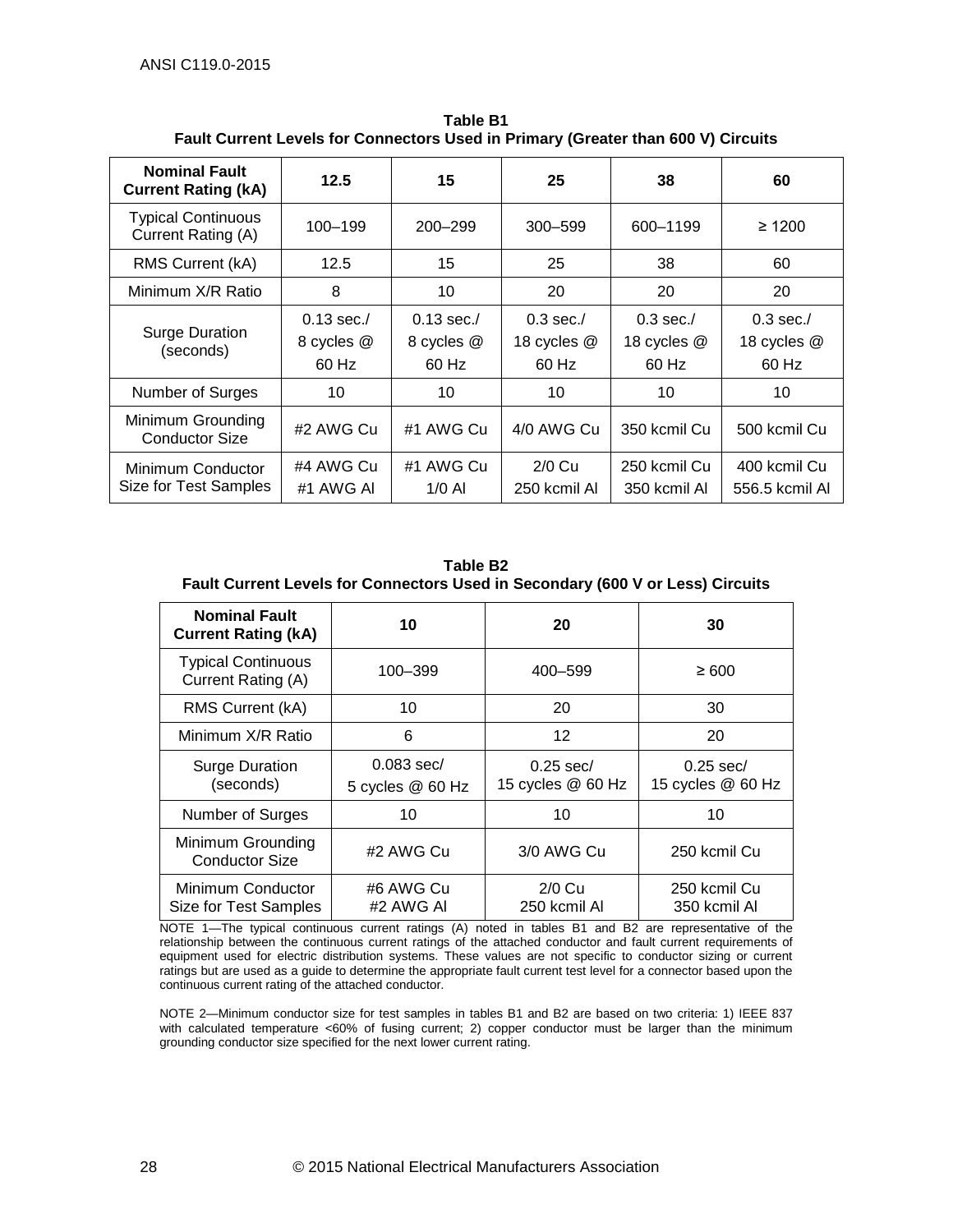| <b>Family of Secondary URD Mechanical Connectors</b> |                     |                                                                   |                                   |                                                         |                                        |
|------------------------------------------------------|---------------------|-------------------------------------------------------------------|-----------------------------------|---------------------------------------------------------|----------------------------------------|
| <b>Connector Cable Range</b>                         |                     | Max                                                               |                                   | <b>Fault</b>                                            |                                        |
| Min                                                  | Max                 | <b>Conductor</b><br><b>Continuous</b><br><b>Current</b><br>(Amps) | <b>Current</b><br>Range<br>(Amps) | <b>Current</b><br>Level<br>Table B <sub>2</sub><br>(kA) | <b>Test</b><br>Conductor<br>(Table B2) |
| #6 AWG AI<br>(USE)                                   | 4/0 AWG AI (USE)    | 290                                                               | $100 - 399$                       | 10                                                      | #2 AWG AI                              |
| #6 AWG AI<br>(USE)                                   | 350 kcmil AI (USE)  | 385                                                               | $100 - 399$                       | 10                                                      | <b>Not Tested</b>                      |
| #2 AWG AI<br>(USE)                                   | 500 kcmil AI (USE)  | 465                                                               | $400 - 599$                       | 20                                                      | 250 kcmil Al                           |
| 1/0 AWG AI<br>(USE)                                  | 1000 kcmil AI (USE) | 670                                                               | $\geq 600$                        | 30                                                      | 350 kcmil Al                           |

**Table B3 Example 1** 

#### **Table B4 Example 2**

| Family of Compression Connectors Aluminum/Copper Rated from #4 AWG - 1000 kcmil |                                                   |                                |                                                |                                 |  |
|---------------------------------------------------------------------------------|---------------------------------------------------|--------------------------------|------------------------------------------------|---------------------------------|--|
| <b>Connector</b><br><b>Conductor Size</b>                                       | <b>Max Continuous</b><br><b>Current</b><br>(Amps) | <b>Current Range</b><br>(Amps) | <b>Fault Current</b><br>Level<br>Table B1 (kA) | <b>Test</b><br><b>Conductor</b> |  |
| #4 AWG AAC                                                                      | 185                                               | $100 - 199$                    | 12.5                                           | #4 AWG AAC                      |  |
| #1 AWG AAC                                                                      | 214                                               | $200 - 299$                    | 15                                             | <b>Not Tested</b>               |  |
| 3/0 AWG AAC                                                                     | 331                                               | $300 - 599$                    | 25                                             | 3/0 AWG AAC                     |  |
| 500 kcmil AAC                                                                   | 658                                               | $600 - 1199$                   | 38                                             | <b>Not Tested</b>               |  |
| 1000 kcmil Cu                                                                   | 1180                                              | $600 - 1199$                   | 38                                             | 1000 kcmil Cu                   |  |

## **Table B5 Example 3**

| Range Taking Compression Connector from #4 AWG to 350 kcmil Aluminum |                                                      |                                |                                                |                          |  |
|----------------------------------------------------------------------|------------------------------------------------------|--------------------------------|------------------------------------------------|--------------------------|--|
| <b>Conductor</b><br><b>Size</b>                                      | Max<br><b>Continuous</b><br><b>Current</b><br>(Amps) | <b>Current Range</b><br>(Amps) | <b>Fault Current</b><br>Level<br>Table B1 (kA) | Test<br><b>Conductor</b> |  |
| #4 AWG AAC                                                           | 185                                                  | $100 - 199$                    | 12.5                                           | <b>Not Tested</b>        |  |
| 3/0 AWG AAC                                                          | 331                                                  | $300 - 599$                    | 25                                             | 3/0 AWG AAC              |  |
| 350 kcmil                                                            | 526                                                  | $300 - 599$                    | 25                                             | <b>Not Tested</b>        |  |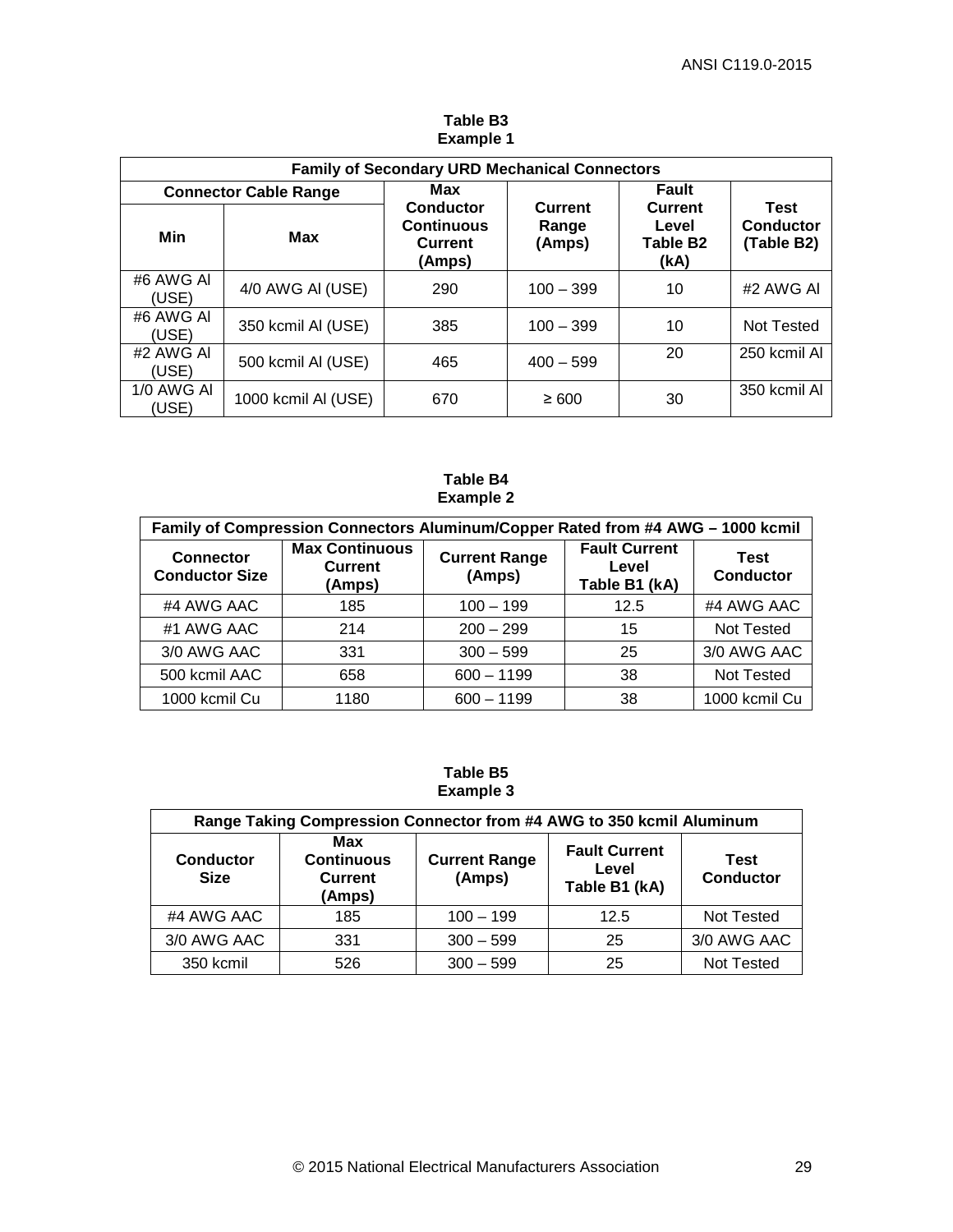

**Figure B1 Typical Circuit Schematic for an Overhead Splice Fault Current Test**



**Figure B2 Typical Circuit Schematic for an Overhead Termination Fault Current Test**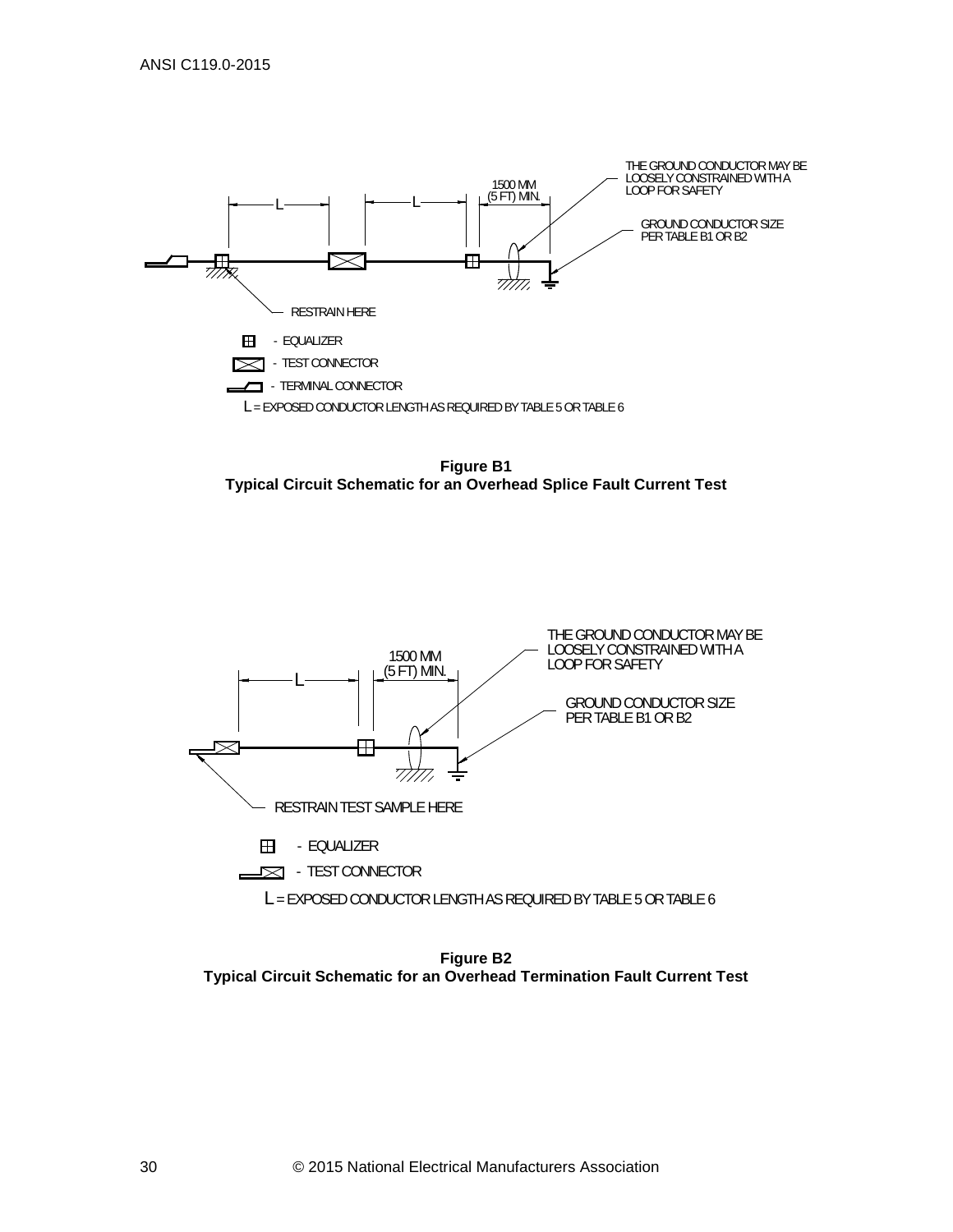

**Figure B3 Typical Circuit Schematic for a Tap Connector Fault Current Test**

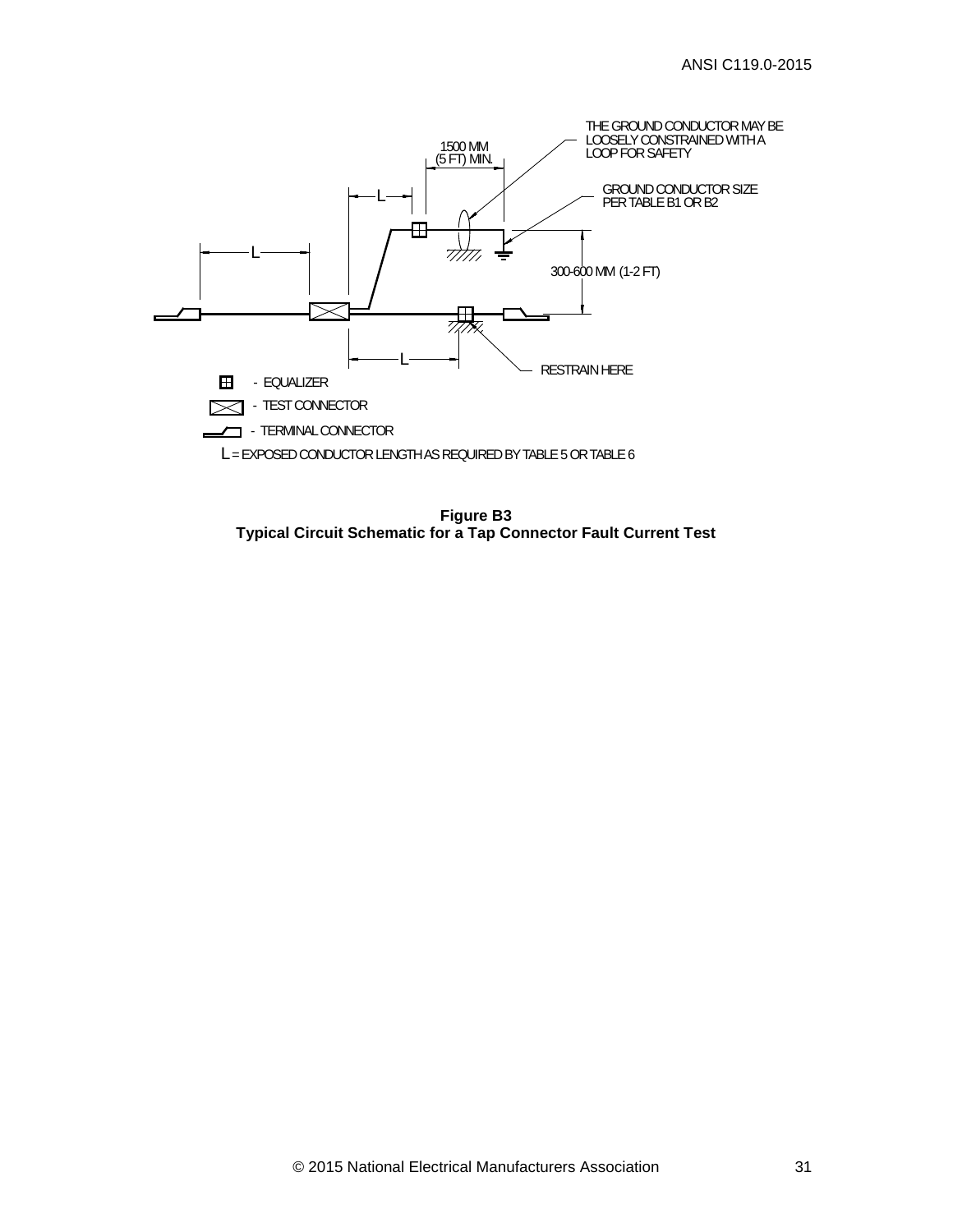## <span id="page-41-0"></span>**Annex C OPTIONAL CORROSION TEST ADDITION TO CURRENT CYCLE TEST (CCT) CLASS "S" CONNECTORS**

(Normative)

## **C1 Scope and Purpose**

#### **C1.1 Scope**

An optional corrosion test may be performed by agreement between the supplier and the purchaser. This optional test establishes the parameters and performance requirements for a corrosion test of electrical connectors. This test is conducted as a precondition for the Current Cycle Test (CCT) as described in Section [5.1.](#page-12-7) The mechanical requirements are not addressed.

## **C1.2 Purpose**

The purpose of this optional test is to simulate a corrosive environment exposure and give reasonable assurance to the user that connectors complying with the requirements of this optional test will perform in a satisfactory manner in a corrosive environment, provided they are installed in accordance with the manufacturer's recommendations.

#### **C2 Sample Preparation**

- **C2.1** Four samples of each connector and conductor combination required by the CCT, as described in Section [5.1,](#page-12-7) shall be used.
- **C2.1.1** The CCT loop may be assembled without disconnects when a complete loop is to be exposed.
- **C2.1.2** The CCT loop may be assembled with disconnects between equalizers when an individual connector/conductor/equalizer sample is to be exposed.

#### **C3 Test Procedure**

- **C3.1** The samples shall be subjected to a 5% salt fog exposure for 1,000 hrs in accordance with ASTM B117.
- **C3.1.1** The complete test loop shall be exposed and later assembled into the CCT test.
- **C3.1.2** When disconnects are installed between equalizers, the individual samples shall be exposed and later assembled into the CCT test loop.
- **C3.1.2.1** When individual samples are used, the complete connector/conductor/equalizer shall be exposed.
- **C3.1.2.2** Additional installed parts needed to assemble the individual sample into the test loop shall be protected from the corrosion environment or designed to ensure the corrosion environment does not affect the resistance measurement of the CCT test.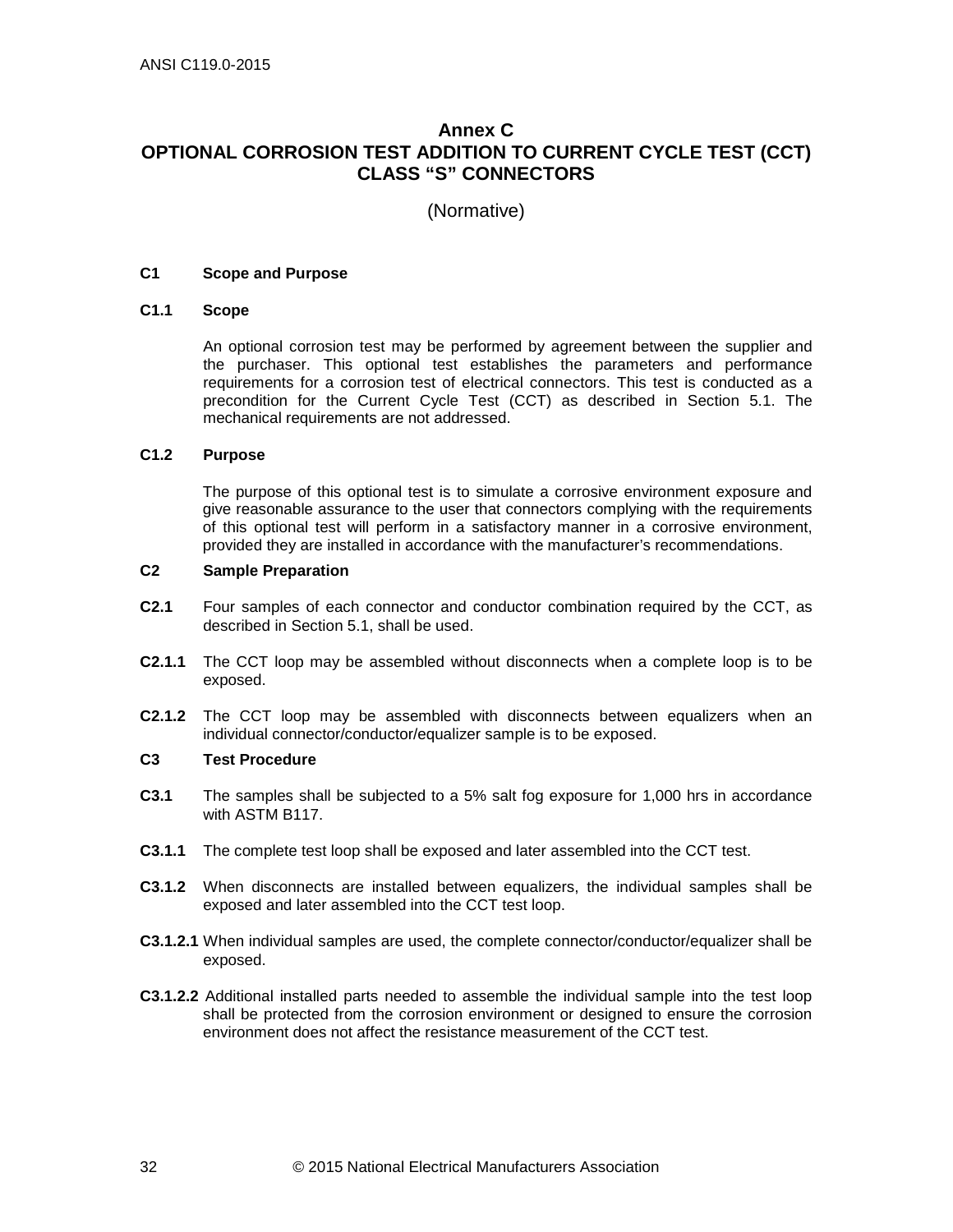## **C4 Marking**

**C4.1** In addition to the marking required by the product standard, an "S" designation shall be added for connectors that comply with the requirements of this test.